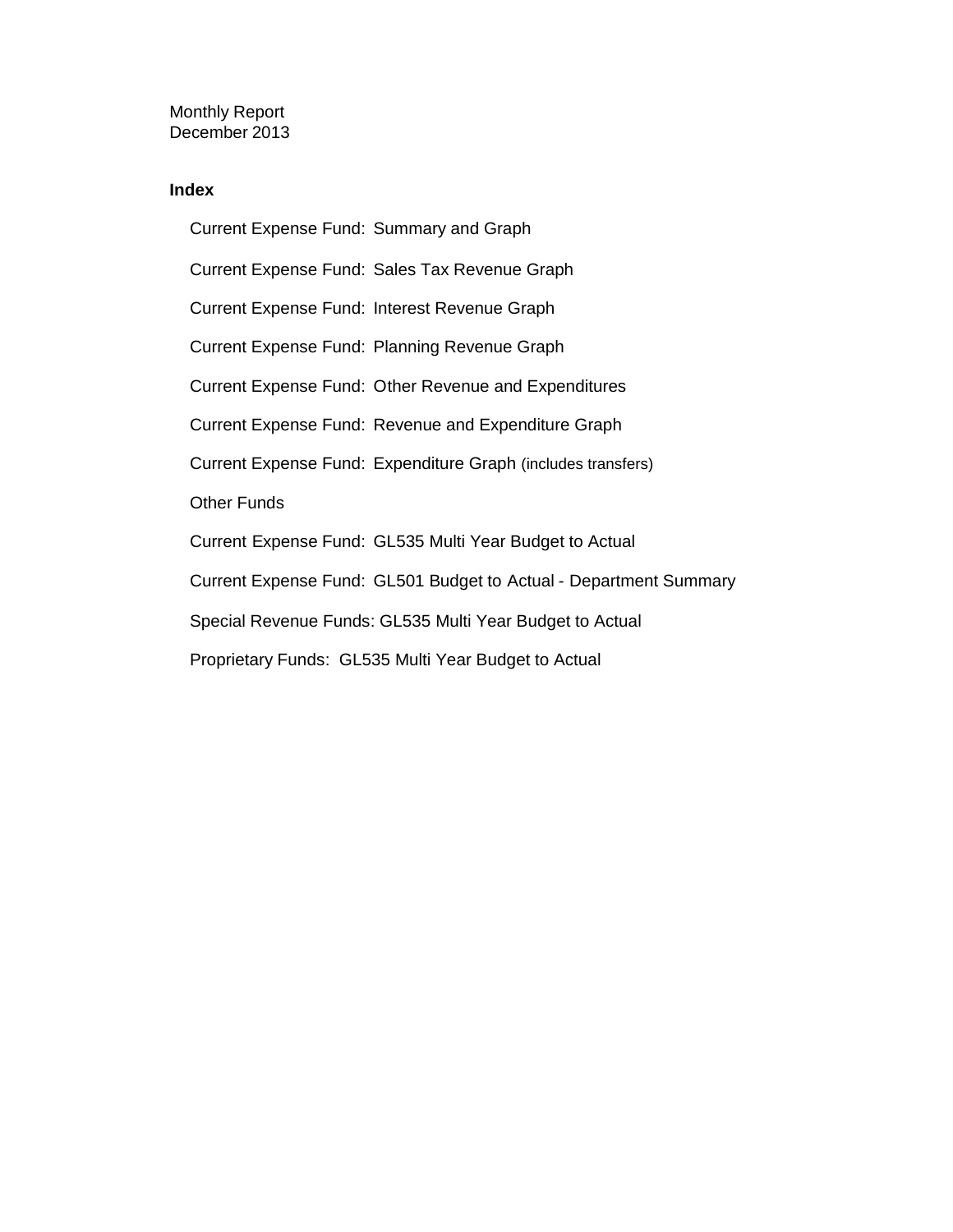#### Island County Monthly Report / December 2013

**CURRENT EXPENSE FUND Thousands (000's)**

|                            |                   | <b>Current Year</b>  |                                          |                      |                          | 2012                 |                                         |                       |                   | 2011                 |                                          |                       |  |
|----------------------------|-------------------|----------------------|------------------------------------------|----------------------|--------------------------|----------------------|-----------------------------------------|-----------------------|-------------------|----------------------|------------------------------------------|-----------------------|--|
|                            | Current<br>Actual | <b>YTD</b><br>Actual | <b>Budget</b><br>Net of Beg.<br>Fund Bal | %VS<br><b>Budget</b> | Current<br>Actual        | <b>YTD</b><br>Actual | <b>Budget</b><br>Net of Beg<br>Fund Bal | % VS<br><b>Budget</b> | Current<br>Actual | <b>YTD</b><br>Actual | <b>Budget</b><br>Net of Beg.<br>Fund Bal | % VS<br><b>Budget</b> |  |
| Revenue                    |                   |                      |                                          |                      |                          |                      |                                         |                       |                   |                      |                                          |                       |  |
| <b>Property Tax</b>        | 151               | 7,421                | 7,291                                    | 102%                 | 66                       | 7,156                | 7,182                                   | 100%                  | 49                | 7,306                | 7,437                                    | 98%                   |  |
| Sales Tax                  | 364               | 4.422                | 4.052                                    | 109%                 | 345                      | 4.094                | 3.850                                   | 106%                  | 320               | 4.125                | 4.111                                    | 100%                  |  |
| Planning and Community     | 109               | 1,404                | 1,363                                    | 103%                 | 90                       | 1,251                | 1,556                                   | 80%                   | 70                | 1,419                | 1,412                                    | 100%                  |  |
| Interest - Investment      | 69                | 587                  | 302                                      | 194%                 | 38                       | 437                  | 255                                     | 171%                  | 60                | 276                  | 200                                      | 138%                  |  |
| Other                      | 613               | 6,240                | 5,427                                    | 115%                 | 521                      | 5,841                | 5,498                                   | 106%                  | 400               | 5,629                | 5,276                                    | 107%                  |  |
| Subtotal                   | 1.306             | 20.074               | 18.435                                   | 109%                 | 1.060                    | 18.779               | 18.341                                  | 102%                  | 899               | 18.755               | 18.436                                   | 102%                  |  |
| Intergovernmental (Grants) | 104               | 900                  | 981                                      | 92%                  | 185                      | 1,149                | 1,156                                   | 99%                   | 99                | 864                  | 1.040                                    | 83%                   |  |
| Total                      | 1,410             | 20,974               | 19,416                                   | 108%                 | 1,245                    | 19.928               | 19,497                                  | 102%                  | 998               | 19,619               | 19,476                                   | 101%                  |  |
| Interfund Transfers-In     |                   | 2,357                | 2,367                                    | 100%                 | ۰                        | 2,201                | 2,225                                   | 99%                   | ۰                 | 1,879                | 1,919                                    | 98%                   |  |
| Use of Beg Fund Balance    | $\blacksquare$    | ٠                    | 864                                      | 0%                   | $\overline{\phantom{a}}$ | $\blacksquare$       | 130                                     | 0%                    | ۰                 |                      | 185                                      | 0%                    |  |
| <b>Total Revenue</b>       | 1,410             | 23,331               | 22,647                                   | 103%                 | 1,245                    | 22,129               | 21,852                                  | 101%                  | 998               | 21,498               | 21,580                                   | 100%                  |  |
| <b>Expenditures</b>        | 2,991             | 21.503               | 21,514                                   | 100%                 | 1,550                    | 19,201               | 20.441                                  | 94%                   | 1,441             | 18.728               | 19,917                                   | 94%                   |  |
| Interfund Transfers-Out    | ٠                 | 1,130                | 1,133                                    | 100%                 | ٠                        | 1,185                | 1,411                                   | 84%                   | ٠                 | 1,205                | 1,663                                    | 72%                   |  |
| <b>Total Expenditures</b>  | 2.991             | 22.633               | 22,647                                   | 100%                 | 1.550                    | 20.386               | 21,852                                  | 93%                   | 1,441             | 19.933               | 21,580                                   | 92%                   |  |
| <b>Net Current Expense</b> | (1,581)           | 698                  | 0                                        |                      | (305)                    | 1.743                | $\Omega$                                |                       | (443)             | 1.565                | $\mathbf 0$                              |                       |  |

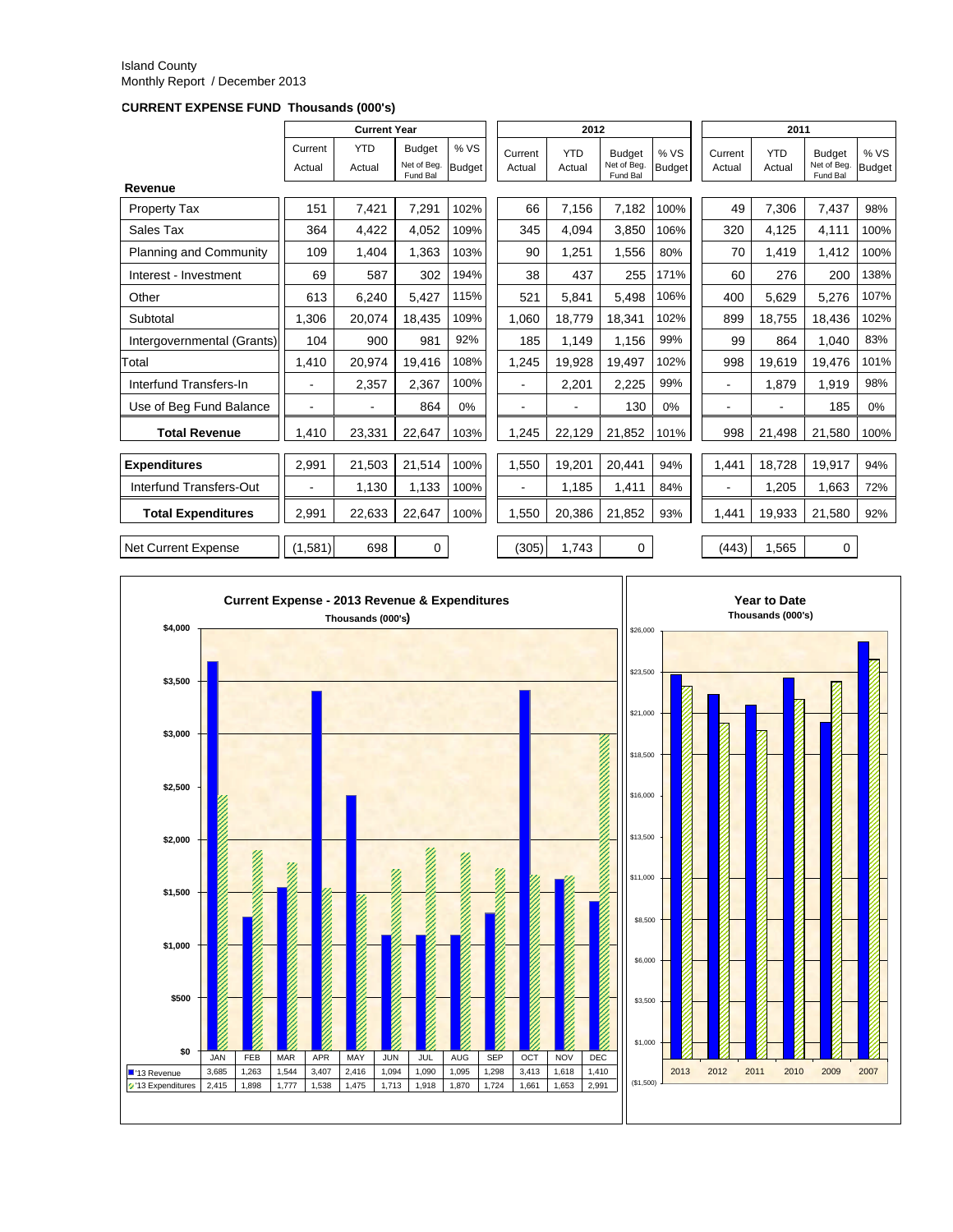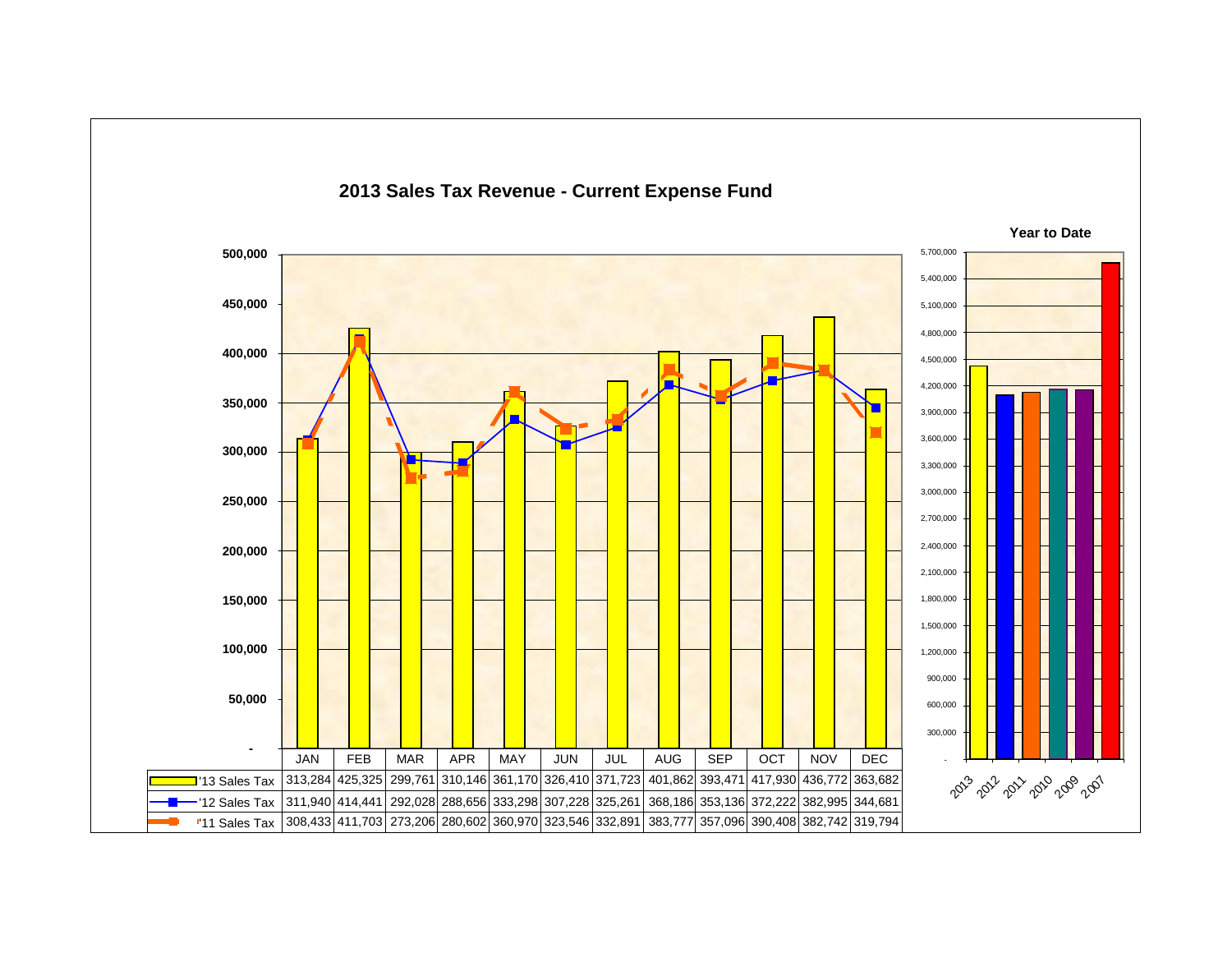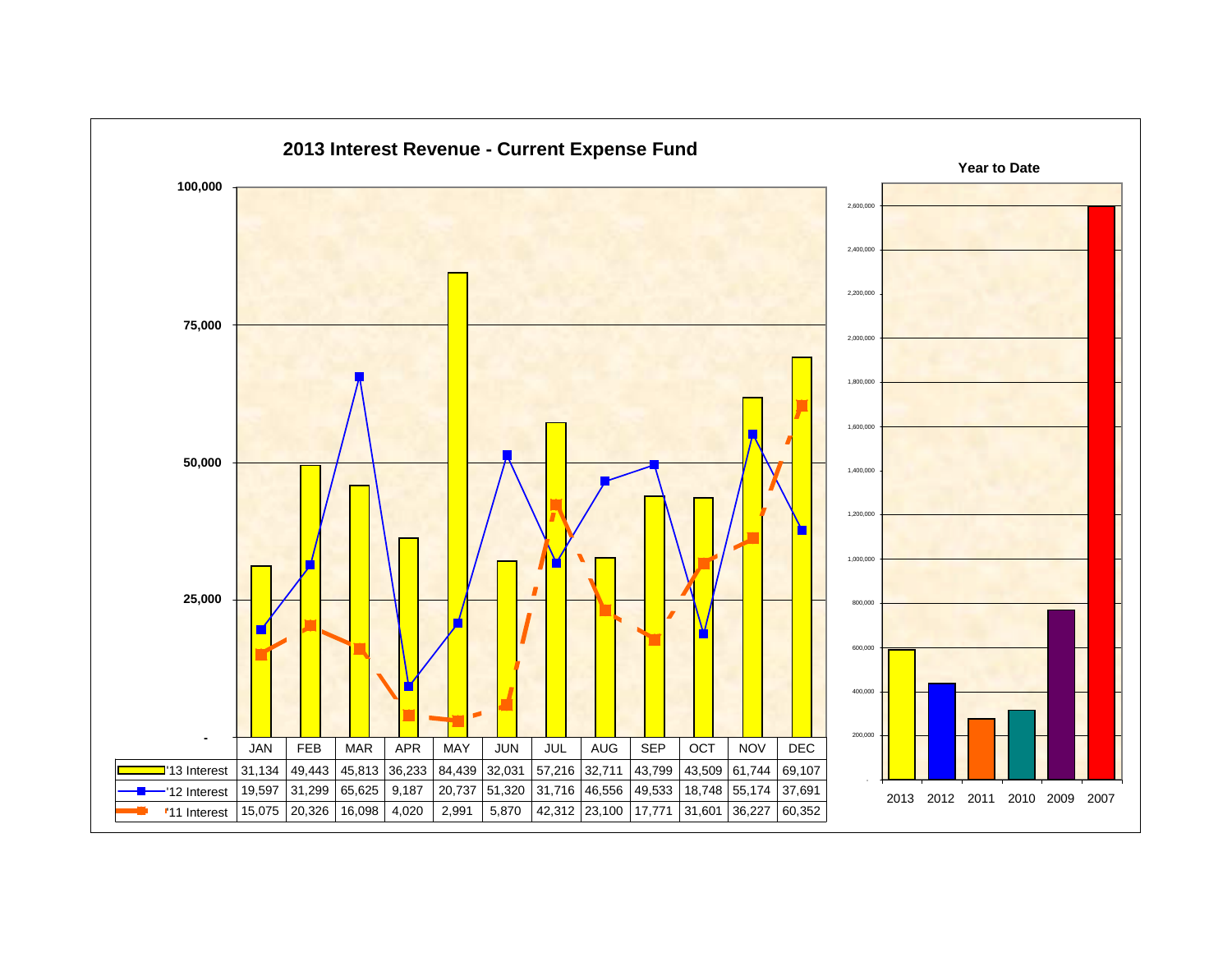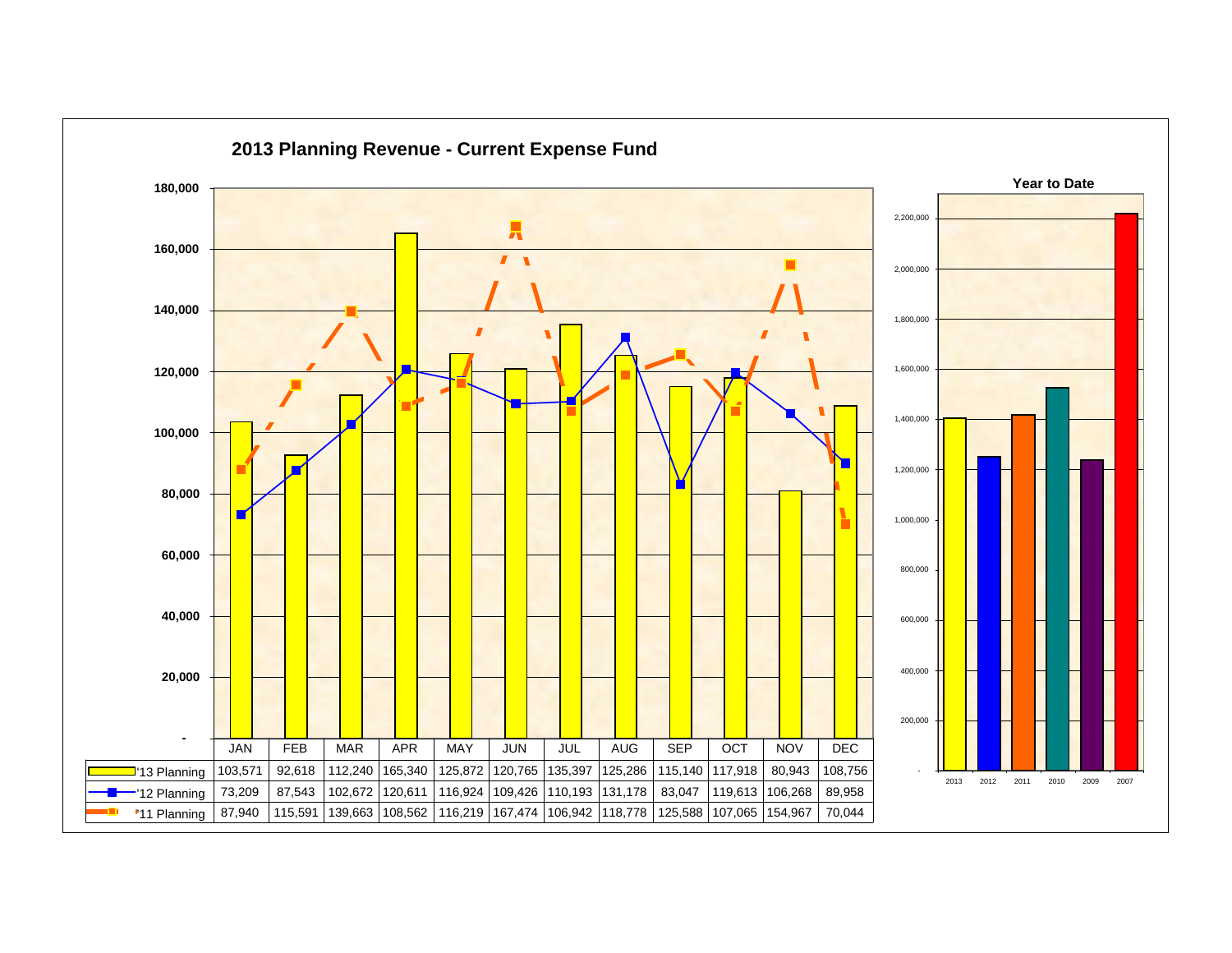### December 2013 Current Expense Fund By Department

### **Other Revenue**

| <b>Year to Date</b>               | <b>ACTUAL</b> | <b>BUDGET</b> | Year to Date % |
|-----------------------------------|---------------|---------------|----------------|
| Auditor                           | 619,769       | 580,500       | 106.8%         |
| Clerk                             | 403,575       | 300,400       | 134.3%         |
| <b>District Court</b>             | 861,860       | 919,400       | 93.7%          |
| Sheriff                           | 241,384       | 202,500       | 119.2%         |
| <b>Sales Tax Criminal Justice</b> | 557,247       | 516,000       | 108.0%         |
| Cable Tax                         | 528,055       | 495,000       | 106.7%         |
| <b>Prop Tax Penalty</b>           | 479,059       | 435,000       | 110.1%         |
| Prop Tax Interest                 | 810,998       | 500,000       | 162.2%         |
| State Sh Rev PUD                  | 130,419       | 130,000       | 100.3%         |
| <b>County Assistance</b>          | 429,545       | 200,000       | 214.8%         |
| <b>Criminal Justice</b>           | 429,397       | 400,000       | 107.3%         |
| Liquor Tax                        | 215,182       | 246,000       | 87.5%          |
| Other                             | 533,989       | 502,058       | 106.4%         |
| <b>Total Other Revenue</b>        | 6,240,479     | 5,426,858     |                |

#### **Expenditures**

| <b>Year to Date</b>         | <b>ACTUAL</b> | <b>BUDGET</b> | Year to Date % |
|-----------------------------|---------------|---------------|----------------|
| Assessor                    | 997,251       | 996,273       | 100.1%         |
| Auditor                     | 827,201       | 801,603       | 103.2%         |
| <b>Budget</b>               | 116,840       | 115,941       | 100.8%         |
| <b>Central Services</b>     | 1,321,448     | 1,406,213     | 94.0%          |
| Clerk                       | 428,792       | 445,567       | 96.2%          |
| Commissioners               | 605,837       | 603,594       | 100.4%         |
| Coroner                     | 275,558       | 261,524       | 105.4%         |
| <b>District Court</b>       | 1,063,521     | 1,021,969     | 104.1%         |
| <b>Emergency Management</b> | 210,127       | 319,900       | 65.7%          |
| <b>Facilities</b>           | 1,004,383     | 1,050,245     | 95.6%          |
| <b>GSA</b>                  | 1,086,870     | 1,209,643     | 89.9%          |
| <b>Human Resources</b>      | 341,458       | 319,242       | 107.0%         |
| <b>Human Services</b>       | 139,783       | 152,435       | 91.7%          |
| Miscellaneous               | 258,164       | 296,632       | 87.0%          |
| Parks                       | 216,065       | 212,962       | 101.5%         |
| Planning                    | 1,612,294     | 1,592,207     | 101.3%         |
| Prosecutor                  | 1,522,215     | 1,493,779     | 101.9%         |
| <b>Sheriff</b>              | 7,466,901     | 7,081,852     | 105.4%         |
| <b>Superior Court</b>       | 1,068,718     | 1,072,159     | 99.7%          |
| Treasurer                   | 572,456       | 560,288       | 102.2%         |
| Non Departmental            | 367,451       | 500,000       | 73.5%          |
| <b>Total Expenditures</b>   | 21,503,333    | 21,514,028    |                |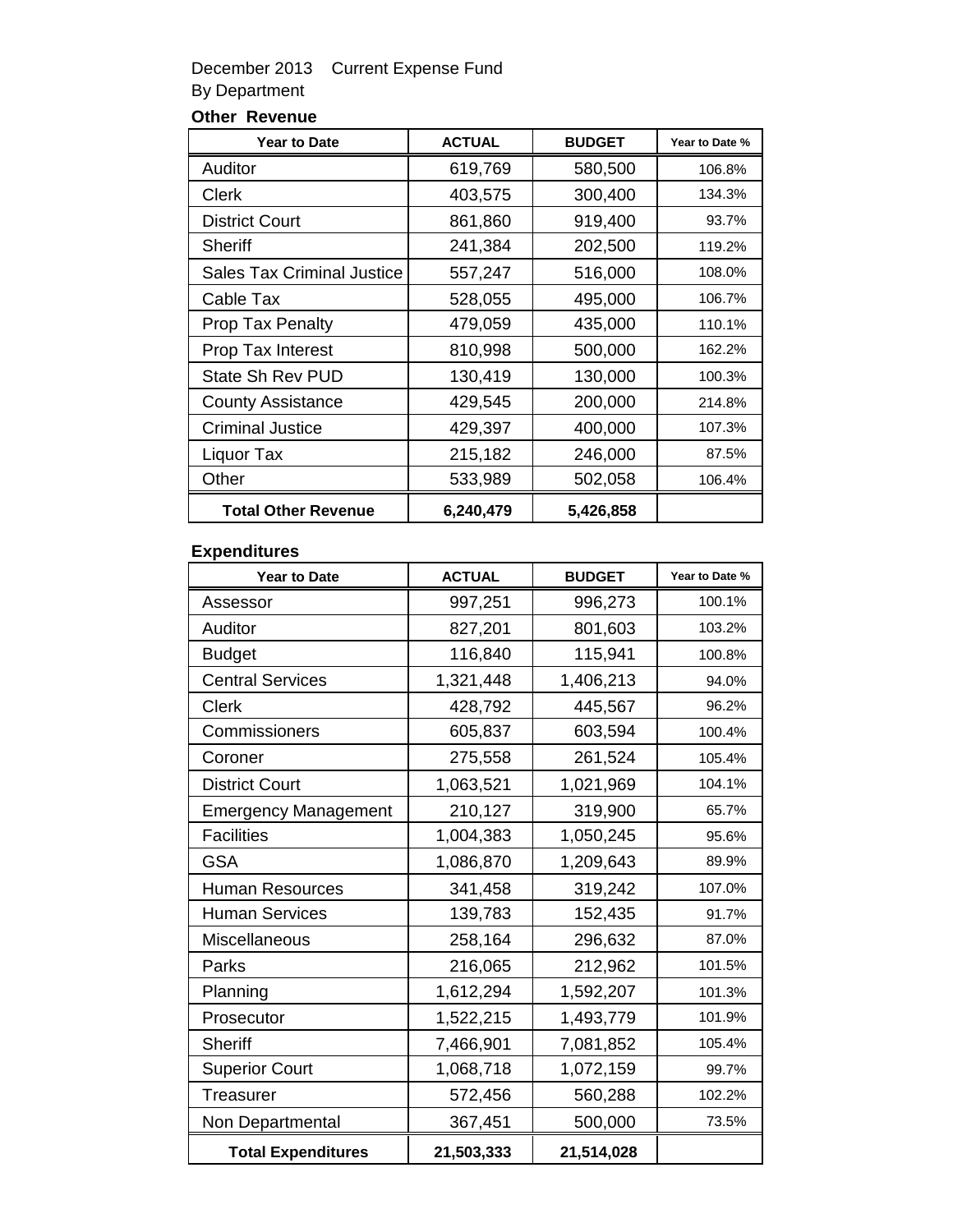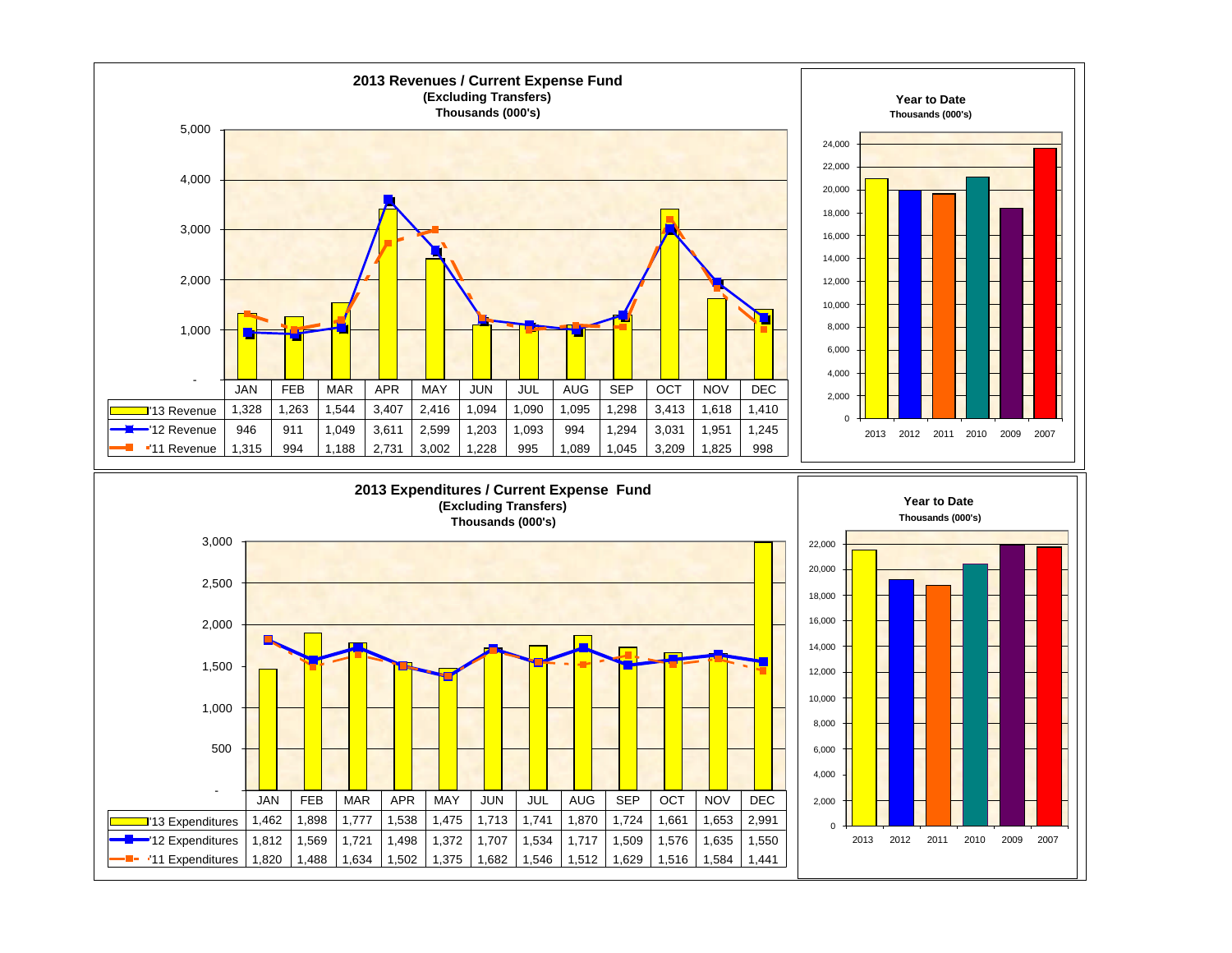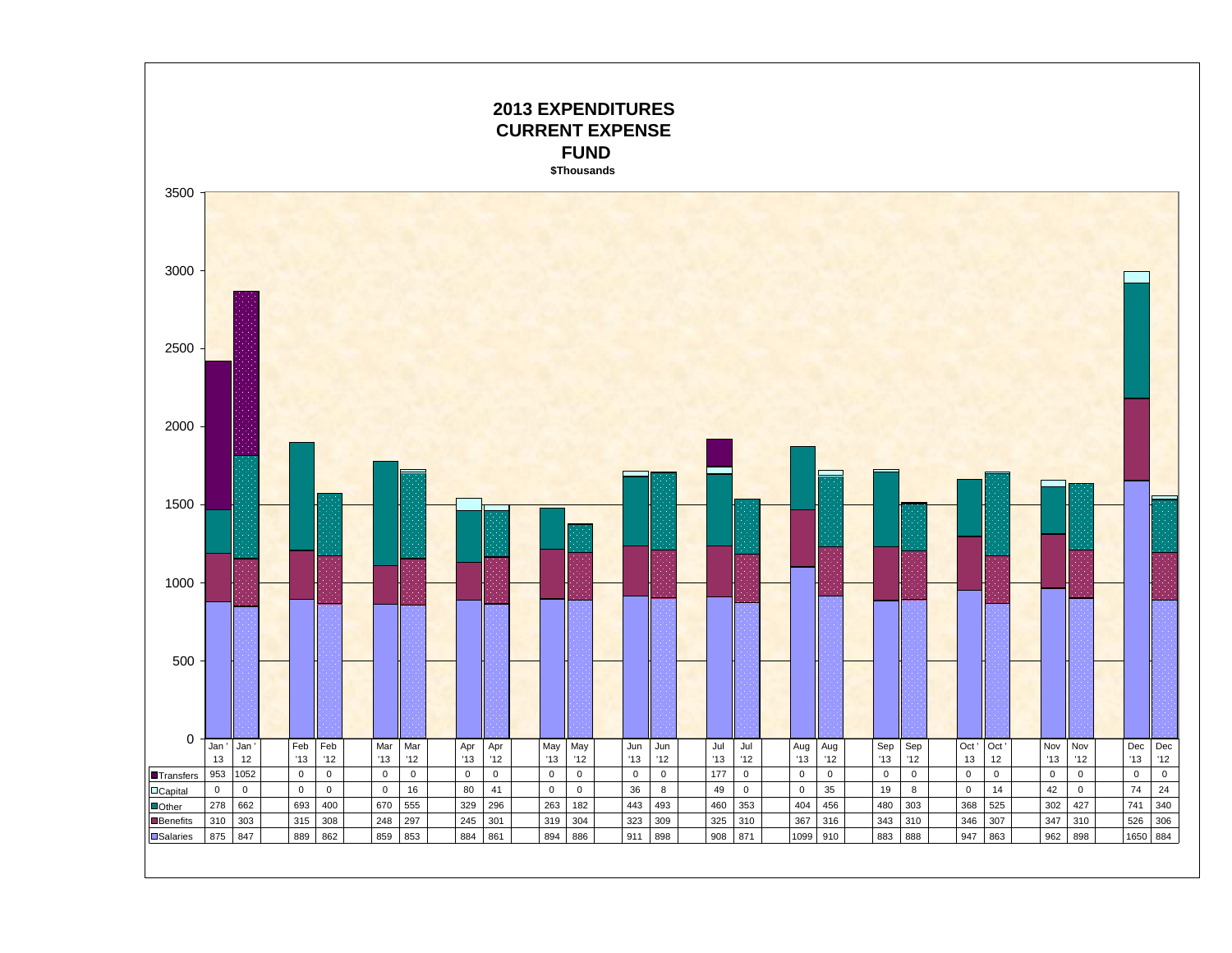#### **Other Funds**

December 2013

#### **Revenue**

| Year to Date                | <b>Transfers</b> | <b>Actual Revenue</b><br>(Excludes Transfers) | <b>Budget</b><br>(Excludes Transfers) | Year to Date<br>℀ |
|-----------------------------|------------------|-----------------------------------------------|---------------------------------------|-------------------|
| <b>Clean Water Utility</b>  |                  | 1,479,446                                     | 1,535,000                             | 96.4%             |
| <b>Conservation Futures</b> |                  | 1,310,069                                     | 1,434,350                             | 91.3%             |
| <b>Health Funds</b>         | 523,237          | 2,311,823                                     | 3,185,829                             | 72.6%             |
| <b>Human Services Funds</b> | 206,851          | 3,075,881                                     | 3,905,171                             | 78.8%             |
| Juvenile Detention Facility | 350,000          | 788,664                                       | 740,572                               | 106.5%            |
| <b>Public Works Funds</b>   | 1,230,055        | 19,387,835                                    | 20,645,566                            | 93.9%             |
| <b>REET 1 &amp; 2</b>       |                  | 2,068,372                                     | 2,054,855                             | 100.7%            |
| Solid Waste                 |                  | 6,110,939                                     | 6,024,659                             | 101.4%            |

#### **Expenditures**

| Year to Date                | <b>Transfers</b> | <b>Actual Expenditures</b><br>(Excludes Transfers) | <b>Budget</b><br>(Excludes Transfers) | Year to Date<br>℅ |
|-----------------------------|------------------|----------------------------------------------------|---------------------------------------|-------------------|
| <b>Clean Water Utility</b>  | 230,000          | 155,600                                            | 1,305,000                             | 11.9%             |
| <b>Conservation Futures</b> |                  | 766,198                                            | 1,429,350                             | 53.6%             |
| <b>Health Funds</b>         | 117,367          | 3,442,582                                          | 3,598,270                             | 95.7%             |
| <b>Human Services Funds</b> | 270,620          | 3,119,883                                          | 3,835,402                             | 81.3%             |
| Juvenile Detention Facility | 46,600           | 1,070,420                                          | 1,042,973                             | 102.6%            |
| <b>Public Works Funds</b>   | 2,475,367        | 17,874,012                                         | 19,330,254                            | 92.5%             |
| <b>REET 1 &amp; 2</b>       | 555,155          | 1,306,132                                          | 1,443,000                             | 90.5%             |
| Solid Waste                 | 315,283          | 5,668,041                                          | 5,679,376                             | 99.8%             |

#### Funds Grouped

Health Funds [ Public Health Pooling, Natural Resources, Water Quality (104,165,149)]

Human Services Funds [Homeless Housing, Veterans, Mental Health, Developmental Disabilities, Alcohol, Therapeutic Sales Tax, Admin (106,107,113,114,123,126,129)]

Public Works Funds [ Road, Paths & Trails, Admin, Storm & Surface Water, Capital Drainage, ER&R (101,137,139,144,321,501)]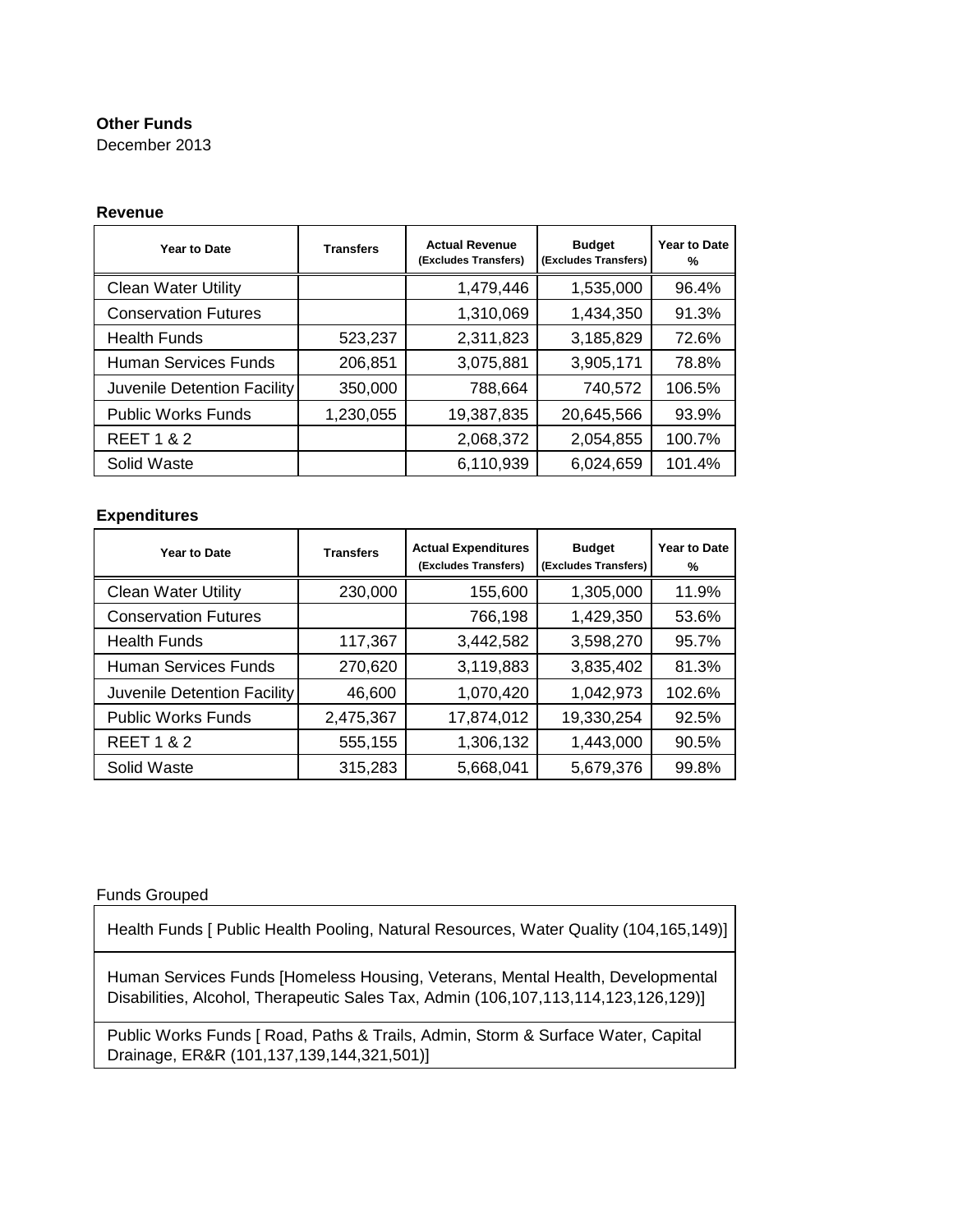|                              |                    |                                    |                 | 2013             | 2013<br>Month  | 2013<br>Year to | 2013<br>Encumbered | 2013           |                |
|------------------------------|--------------------|------------------------------------|-----------------|------------------|----------------|-----------------|--------------------|----------------|----------------|
|                              |                    | <b>Prior Years to Date Actuals</b> |                 | Approved         | to Date @      | Date @          | Amount @           | Balance @      | <b>Percent</b> |
| Object                       | <b>Description</b> | 2011                               | 2012            | <b>Budget</b>    | 12/31/2013     | 12/31/2013      | 12/31/2013         | 12/31/2013     | <b>YTD</b>     |
| <b>CURRENT EXPENSE (001)</b> |                    |                                    |                 |                  |                |                 |                    |                |                |
| USE OF FUND BALANCE          |                    | 0.00                               | 0.00            | 864.380.00       | 0.00           | 0.00            | 0.00               | 864,380.00     | $0\%$          |
| <b>REVENUES</b>              |                    | 18.713.983.40                      | 19.064.984.79   | 18,434,772.00    | 1,305,153.11   | 20.073.766.80   | 0.00               | (1,638,994.80) | 109 %          |
| <b>GRANT REVENUES</b>        |                    | 1.089.589.30                       | 1.163.777.67    | 981.317.00       | 104.392.52     | 900.392.75      | 0.00               | 80.924.25      | 92%            |
| <b>EXPENDITURES</b>          |                    | (19.050.033.38)                    | (19,483,315.17) | (21,514,028.00)  | (2,991,160.33) | (21,503,331.73) | 0.00               | (10,696.27)    | 100 %          |
| <b>TRANSFERS IN</b>          |                    | 2.024.200.51                       | 2.418.659.95    | 2,366,900.00     | 0.00           | 2.357.200.00    | 0.00               | 9.700.00       | 100 %          |
| <b>TRANSFERS OUT</b>         |                    | (1.214.376.64)                     | (1,410,176.42)  | (1, 133, 341.00) | 0.00           | (1.129.924.00)  | 0.00               | (3,417.00)     | 100 %          |
| Net CURRENT EXPENSE (001)    |                    | .563,363.19                        | 1,753,930.82    | 0.00             | (1,581,614.70) | 698,103.82      | 0.00               | (698, 103.82)  |                |
| <b>Grand Total All Funds</b> |                    | .563.363.19                        | 1,753,930.82    | 0.00             | (1,581,614.70) | 698,103.82      | 0.00               | (698, 103.82)  |                |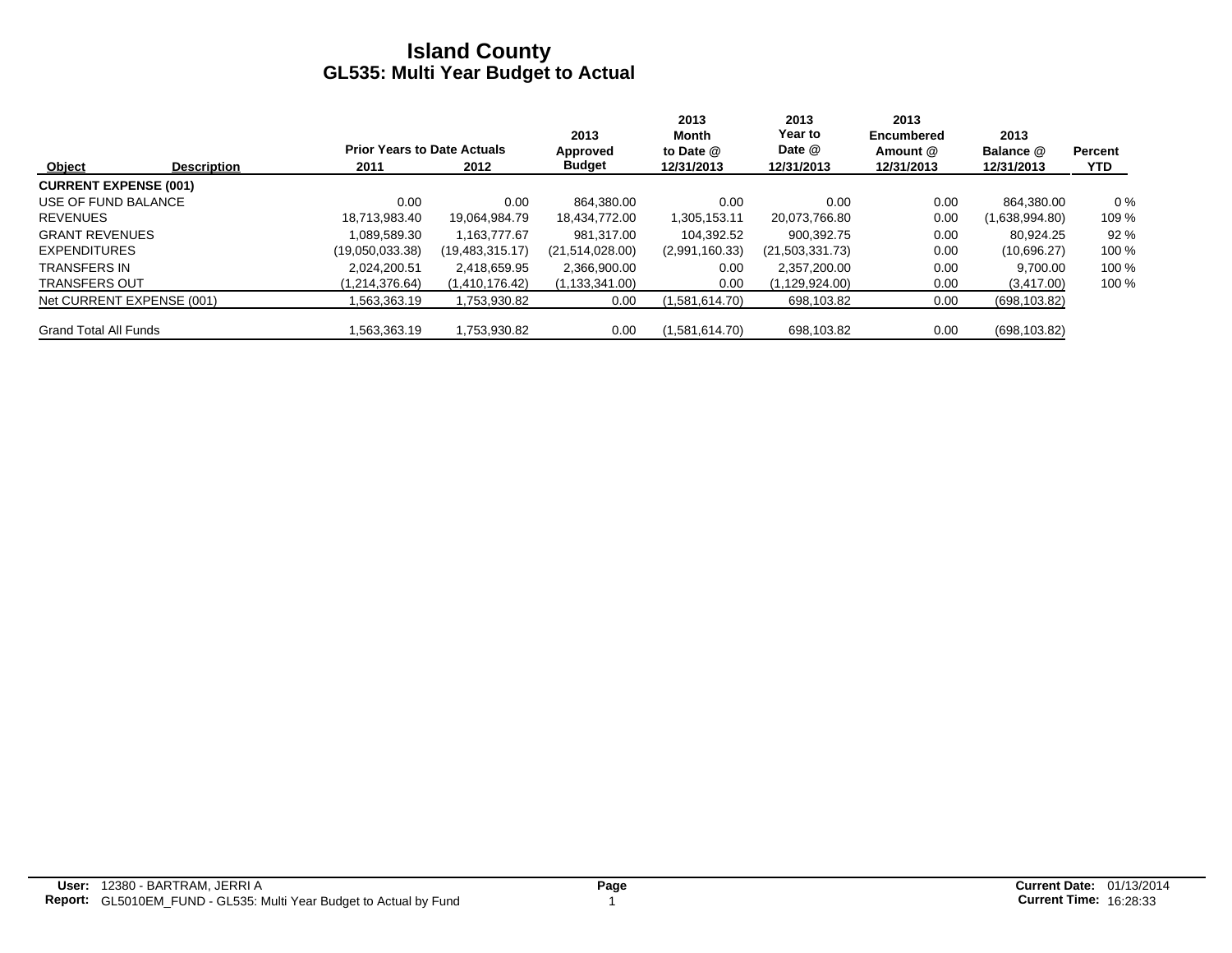|                                                       |               |               |                    | <b>Report Date: 12/31/2013</b>  |                       |
|-------------------------------------------------------|---------------|---------------|--------------------|---------------------------------|-----------------------|
| <b>Group - Description</b>                            | <b>Budget</b> | <b>Actual</b> | <b>Encumbrance</b> | <b>Balance</b>                  | Percent<br><b>YTD</b> |
| Dept: 11 PUBLIC WORKS<br><b>Revenue</b>               |               |               |                    |                                 |                       |
| 34 CHARGES FOR GOODS & SERVICES                       | 28,726.00     | 29,501.06     | 0.00               | (775.06)                        | 102.69                |
| <b>36 MISCELLANEOUS REVENUES</b>                      | 6,000.00      | 56,021.21     | 0.00               | (50,021.21)                     | 933.68                |
| 39 OTHER FINANCING SOURCES                            | 190,100.00    | 173,400.00    | 0.00               | 16,700.00                       | 91.21                 |
| <b>Revenue Total:</b>                                 | 224,826.00    | 258,922.27    | 0.00               | (34,096.27)                     | 115.16                |
| <b>Expenditures</b>                                   |               |               |                    |                                 |                       |
| 10 SALARIES                                           | 99,685.00     | 103,905.57    | 0.00               | (4,220.57)                      | 104.23                |
| 15 BENEFITS                                           | 47,288.00     | 48,414.80     | 0.00               | (1,126.80)                      | 102.38                |
| 20 MAINTENANCE & OPERATIONS                           | 56,336.00     | 52,923.10     | 0.00               | 3,412.90                        | 93.94                 |
| <b>30 INTERGOVERNMENT</b>                             | 749.00        | 1,145.15      | 0.00               | (396.15)                        | 152.89                |
| <b>40 CAPITAL</b>                                     | 8,904.00      | 8,833.44      | 0.00               | 70.56                           | 99.20                 |
| 50 INTERDEPT & TRANSFERS                              | 0.00          | 842.87        | 0.00               | (842.87)                        | 0.00                  |
| <b>Expenditure Total:</b>                             | 212,962.00    | 216,064.93    | 0.00               | (3,102.93)                      | 101.45                |
| <b>Dept Total:</b>                                    | 11,864.00     | 42,857.34     | 0.00               | (30,993.34)                     |                       |
| <b>Dept: 13 HUMAN SERVICES</b><br><b>Expenditures</b> |               |               |                    |                                 |                       |
| 20 MAINTENANCE & OPERATIONS                           | 152,435.00    | 139,783.44    | 0.00               | 12,651.56                       | 91.70                 |
| 50 INTERDEPT & TRANSFERS                              | 6,010.00      | 6,010.00      | 0.00               | 0.00                            | 100.00                |
| <b>Expenditure Total:</b>                             | 158,445.00    | 145,793.44    | 0.00               | 12,651.56                       | 92.01                 |
| <b>Dept Total:</b>                                    | (158, 445.00) | (145, 793.44) | 0.00               | (12, 651.56)                    |                       |
| Dept: 20 ASSESSOR<br><b>Revenue</b>                   |               |               |                    |                                 |                       |
| 33 INTERGOVERMENTAL REVENUES                          | 0.00          | 0.00          | 0.00               | 0.00                            | 0.00                  |
| 34 CHARGES FOR GOODS & SERVICES                       | 12,800.00     | 22,438.32     | 0.00               | (9,638.32)                      | 175.29                |
| <b>36 MISCELLANEOUS REVENUES</b>                      | 0.00          | 765.81        | 0.00               | (765.81)                        | 0.00                  |
| <b>Revenue Total:</b>                                 | 12,800.00     | 23,204.13     | 0.00               | (10, 404.13)                    | 181.28                |
| <b>Expenditures</b>                                   |               |               |                    |                                 |                       |
| 10 SALARIES                                           | 640,533.00    | 668,312.64    | 0.00               | (27,779.64)                     | 104.33                |
| 15 BENEFITS                                           | 260,950.00    | 270,301.03    | 0.00               | (9,351.03)                      | 103.58                |
| 20 MAINTENANCE & OPERATIONS                           | 94,790.00     | 58,637.10     | 0.00               | 36,152.90                       | 61.86                 |
| <b>40 CAPITAL</b>                                     | 0.00          | 0.00          | 0.00               | 0.00                            | 0.00                  |
| <b>Expenditure Total:</b>                             | 996,273.00    | 997,250.77    | 0.00               | (977.77)                        | 100.09                |
| <b>Dept Total:</b>                                    | (983, 473.00) | (974, 046.64) | 0.00               | (9,426.36)                      |                       |
| Dept: 21 AUDITOR<br><b>Revenue</b>                    |               |               |                    |                                 |                       |
| 32 LICENSES & PERMITS                                 | 5,000.00      | 5,119.00      | 0.00               | (119.00)                        | 102.38                |
| 33 INTERGOVERMENTAL REVENUES                          | 0.00          | 0.00          | 0.00               | 0.00                            | 0.00                  |
| 34 CHARGES FOR GOODS & SERVICES                       | 575,500.00    | 613,093.82    | 0.00               | (37, 593.82)                    | 106.53                |
| <b>36 MISCELLANEOUS REVENUES</b>                      | 0.00          | 1,556.49      | 0.00               | (1,556.49)                      | 0.00                  |
| 39 OTHER FINANCING SOURCES                            | 0.00          | 0.00          | 0.00               | 0.00                            | 0.00                  |
| <b>Revenue Total:</b>                                 | 580,500.00    | 619,769.31    | 0.00               | (39, 269.31)                    | 106.76                |
| <b>Expenditures</b>                                   |               |               |                    |                                 |                       |
| 10 SALARIES                                           | 539,165.00    | 572,494.32    | 0.00               | (33,329.32)                     | 106.18                |
| 15 BENEFITS                                           | 177,138.00    | 186,213.83    | 0.00               | (9,075.83)                      | 105.12                |
| 12380 - BARTRAM, JERRI A<br>User:                     | Page          |               |                    | <b>Current Date: 01/13/2014</b> |                       |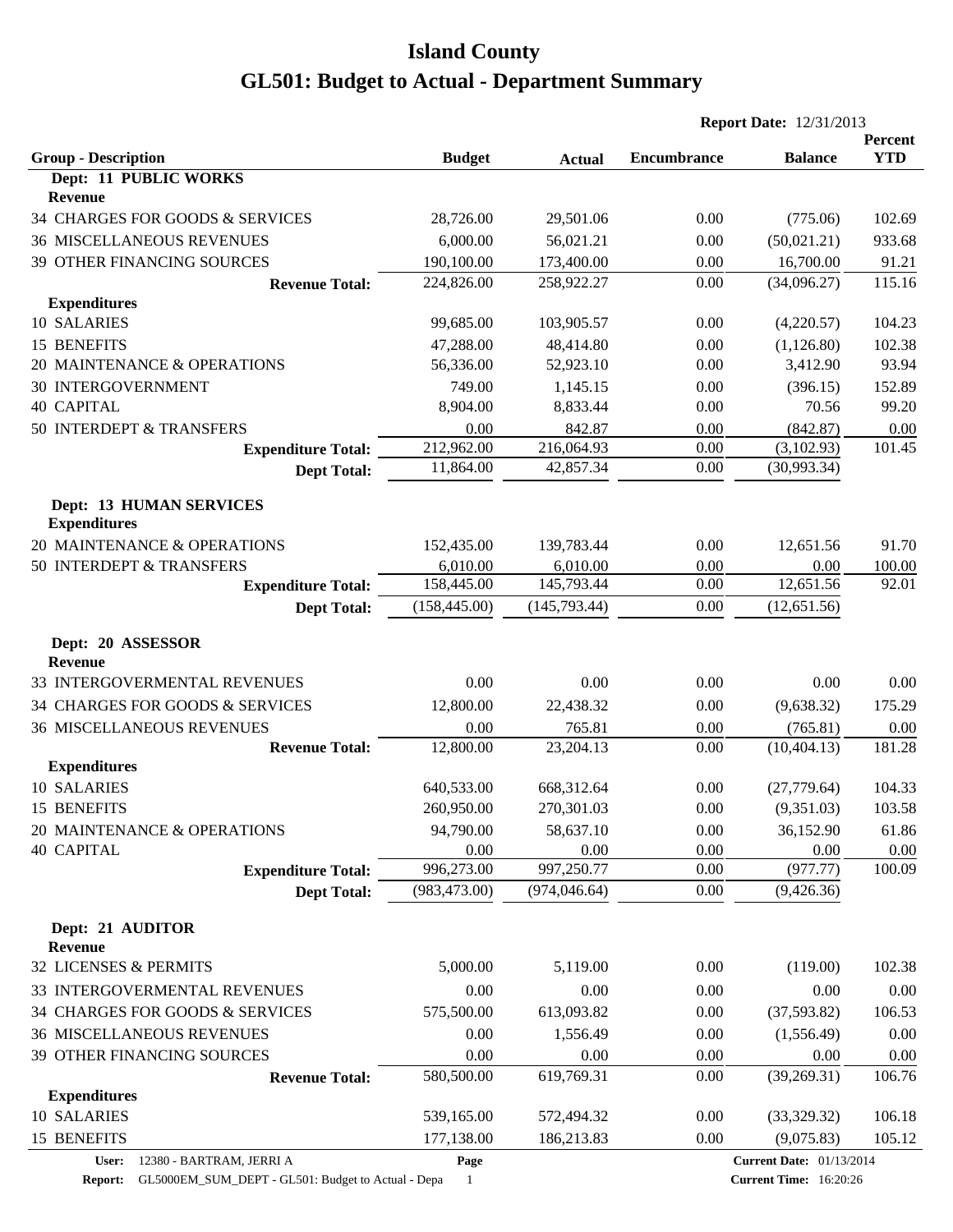|                                                         |                         |                         |                    | <b>Report Date: 12/31/2013</b>  |                       |
|---------------------------------------------------------|-------------------------|-------------------------|--------------------|---------------------------------|-----------------------|
| <b>Group - Description</b>                              | <b>Budget</b>           | <b>Actual</b>           | <b>Encumbrance</b> | <b>Balance</b>                  | Percent<br><b>YTD</b> |
| 20 MAINTENANCE & OPERATIONS                             | 85,300.00               | 68,492.49               | 0.00               | 16,807.51                       | 80.29                 |
| <b>40 CAPITAL</b>                                       | 0.00                    | 0.00                    | 0.00               | 0.00                            | 0.00                  |
| <b>Expenditure Total:</b>                               | 801,603.00              | 827,200.64              | 0.00               | (25,597.64)                     | 103.19                |
| <b>Dept Total:</b>                                      | (221, 103.00)           | (207, 431.33)           | 0.00               | (13,671.67)                     |                       |
| Dept: 24 CLERK<br><b>Revenue</b>                        |                         |                         |                    |                                 |                       |
| 33 INTERGOVERMENTAL REVENUES                            | 75,000.00               | 74,856.24               | 0.00               | 143.76                          | 99.80                 |
| 34 CHARGES FOR GOODS & SERVICES                         | 212,000.00              | 288,042.61              | 0.00               | (76,042.61)                     | 135.86                |
| <b>35 FINES &amp; PENALTIES</b>                         | 59,400.00               | 58,984.27               | 0.00               | 415.73                          | 99.30                 |
| <b>36 MISCELLANEOUS REVENUES</b>                        | 5,000.00                | 7,118.28                | 0.00               | (2,118.28)                      | 142.36                |
| <b>38 NONREVENUES</b>                                   | 0.00                    | 0.00                    | 0.00               | 0.00                            | 0.00                  |
| 39 OTHER FINANCING SOURCES                              | 9,000.00                | 9,000.00                | 0.00               | 0.00                            | 100.00                |
| <b>Revenue Total:</b><br><b>Expenditures</b>            | 360,400.00              | 438,001.40              | 0.00               | (77, 601.40)                    | 121.53                |
| 10 SALARIES                                             | 320,930.00              | 313,581.81              | 0.00               | 7,348.19                        | 97.71                 |
| 15 BENEFITS                                             | 93,137.00               | 77,521.35               | 0.00               | 15,615.65                       | 83.23                 |
| 20 MAINTENANCE & OPERATIONS                             | 31,500.00               | 37,688.86               | 0.00               | (6, 188.86)                     | 119.64                |
| <b>Expenditure Total:</b>                               | 445,567.00              | 428,792.02              | 0.00               | 16,774.98                       | 96.23                 |
| <b>Dept Total:</b>                                      | (85, 167.00)            | 9,209.38                | 0.00               | (94, 376.38)                    |                       |
| Dept: 25 COMMISSIONERS<br><b>Revenue</b>                |                         |                         |                    |                                 |                       |
| 34 CHARGES FOR GOODS & SERVICES                         | 500.00                  | 644.37                  | 0.00               | (144.37)                        | 128.87                |
| <b>36 MISCELLANEOUS REVENUES</b>                        | 0.00                    | 230.41                  | 0.00               | (230.41)                        | 0.00                  |
| <b>Revenue Total:</b>                                   | 500.00                  | 874.78                  | 0.00               | (374.78)                        | 174.95                |
| <b>Expenditures</b>                                     |                         |                         |                    |                                 |                       |
| 10 SALARIES                                             | 425,809.00              | 446,084.49              | 0.00               | (20, 275.49)                    | 104.76                |
| 15 BENEFITS                                             | 120,335.00              | 116,988.31              | 0.00               | 3,346.69                        | 97.21                 |
| 20 MAINTENANCE & OPERATIONS                             | 57,450.00<br>603,594.00 | 42,763.93<br>605,836.73 | 0.00<br>0.00       | 14,686.07<br>(2, 242.73)        | 74.43<br>100.37       |
| <b>Expenditure Total:</b><br><b>Dept Total:</b>         | (603,094.00)            | (604, 961.95)           | 0.00               | 1,867.95                        |                       |
| <b>Dept: 26 CENTRAL SERVICES</b><br><b>Expenditures</b> |                         |                         |                    |                                 |                       |
| 10 SALARIES                                             | 346,867.00              | 370,435.45              | 0.00               | (23,568.45)                     | 106.79                |
| 15 BENEFITS                                             | 137,320.00              | 145,102.41              | 0.00               | (7,782.41)                      | 105.66                |
| 20 MAINTENANCE & OPERATIONS                             | 406,600.00              | 638,459.73              | 0.00               | (231, 859.73)                   | 157.02                |
| <b>40 CAPITAL</b>                                       | 515,426.00              | 167,450.28              | 0.00               | 347,975.72                      | 32.48                 |
| <b>Expenditure Total:</b>                               | 1,406,213.00            | 1,321,447.87            | 0.00               | 84,765.13                       | 93.97                 |
| <b>Dept Total:</b>                                      | (1,406,213.00)          | (1,321,447.87)          | 0.00               | (84, 765.13)                    |                       |
| Dept: 27 CORONER<br>Revenue                             |                         |                         |                    |                                 |                       |
| 33 INTERGOVERMENTAL REVENUES                            | 20,000.00               | 12,220.00               | 0.00               | 7,780.00                        | 61.10                 |
| <b>Revenue Total:</b>                                   | 20,000.00               | 12,220.00               | 0.00               | 7,780.00                        | 61.10                 |
| <b>Expenditures</b><br>10 SALARIES                      | 114,600.00              | 128,508.37              | 0.00               | (13,908.37)                     | 112.13                |
| 12380 - BARTRAM, JERRI A<br>User:                       | Page                    |                         |                    | <b>Current Date: 01/13/2014</b> |                       |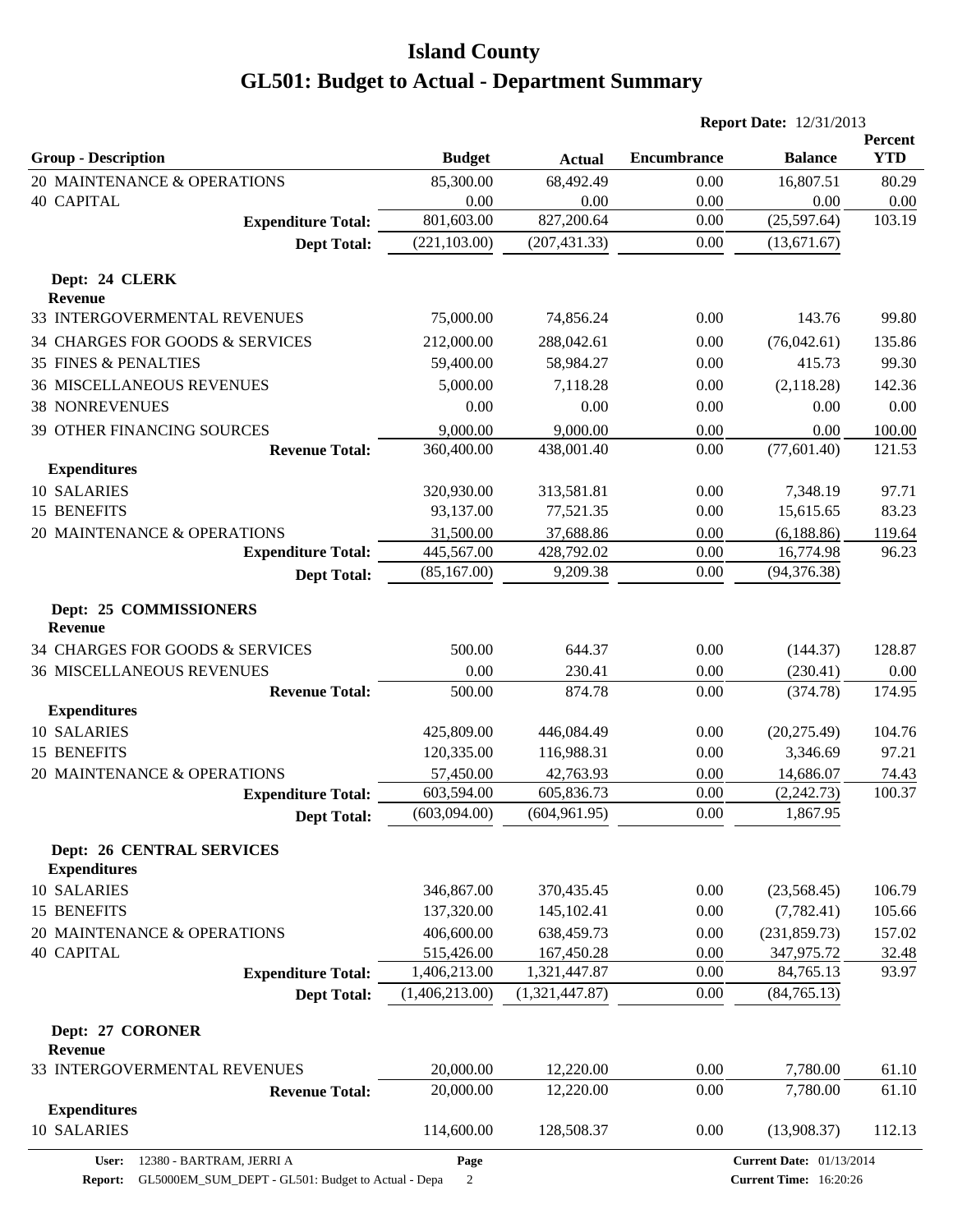|                                           |                |               | <b>Report Date: 12/31/2013</b> |                                 |                       |
|-------------------------------------------|----------------|---------------|--------------------------------|---------------------------------|-----------------------|
| <b>Group - Description</b>                | <b>Budget</b>  | <b>Actual</b> | <b>Encumbrance</b>             | <b>Balance</b>                  | Percent<br><b>YTD</b> |
| 15 BENEFITS                               | 44,824.00      | 45,381.23     | 0.00                           | (557.23)                        | 101.24                |
| 20 MAINTENANCE & OPERATIONS               | 102,100.00     | 101,668.21    | 0.00                           | 431.79                          | 99.57                 |
| <b>Expenditure Total:</b>                 | 261,524.00     | 275,557.81    | 0.00                           | (14, 033.81)                    | 105.36                |
| <b>Dept Total:</b>                        | (241, 524.00)  | (263, 337.81) | 0.00                           | 21,813.81                       |                       |
| Dept: 28 FACILITIES & MAINTENANCE         |                |               |                                |                                 |                       |
| <b>Revenue</b>                            |                |               |                                |                                 |                       |
| 34 CHARGES FOR GOODS & SERVICES           | 44,000.00      | 75,730.08     | 0.00                           | (31,730.08)                     | 172.11                |
| <b>36 MISCELLANEOUS REVENUES</b>          | 0.00           | 0.00          | 0.00                           | 0.00                            | 0.00                  |
| 39 OTHER FINANCING SOURCES                | 0.00           | 0.00          | 0.00                           | 0.00                            | 0.00                  |
| <b>Revenue Total:</b>                     | 44,000.00      | 75,730.08     | 0.00                           | (31,730.08)                     | 172.11                |
| <b>Expenditures</b>                       |                |               |                                |                                 |                       |
| 10 SALARIES                               | 419,750.00     | 404,933.20    | 0.00                           | 14,816.80                       | 96.47                 |
| 15 BENEFITS                               | 211,345.00     | 206,432.67    | 0.00                           | 4,912.33                        | 97.67                 |
| 20 MAINTENANCE & OPERATIONS               | 419,150.00     | 393,017.35    | 0.00                           | 26,132.65                       | 93.76                 |
| <b>40 CAPITAL</b>                         | 0.00           | 0.00          | 0.00                           | 0.00                            | 0.00                  |
| <b>Expenditure Total:</b>                 | 1,050,245.00   | 1,004,383.22  | $0.00\,$                       | 45,861.78                       | 95.63                 |
| <b>Dept Total:</b>                        | (1,006,245.00) | (928, 653.14) | 0.00                           | (77, 591.86)                    |                       |
| Dept: 29 DISTRICT COURT<br><b>Revenue</b> |                |               |                                |                                 |                       |
| 33 INTERGOVERMENTAL REVENUES              | 260,000.00     | 174,127.20    | 0.00                           | 85,872.80                       | 66.97                 |
| 34 CHARGES FOR GOODS & SERVICES           | 219,500.00     | 210,115.51    | 0.00                           | 9,384.49                        | 95.72                 |
| <b>35 FINES &amp; PENALTIES</b>           | 423,900.00     | 453,252.50    | 0.00                           | (29, 352.50)                    | 106.92                |
| <b>36 MISCELLANEOUS REVENUES</b>          | 16,000.00      | 24,364.90     | 0.00                           | (8,364.90)                      | 152.28                |
| <b>Revenue Total:</b>                     | 919,400.00     | 861,860.11    | 0.00                           | 57,539.89                       | 93.74                 |
| <b>Expenditures</b>                       |                |               |                                |                                 |                       |
| 10 SALARIES                               | 680,353.00     | 723,761.51    | 0.00                           | (43, 408.51)                    | 106.38                |
| 15 BENEFITS                               | 250,606.00     | 261,376.76    | 0.00                           | (10,770.76)                     | 104.29                |
| 20 MAINTENANCE & OPERATIONS               | 91,010.00      | 78,383.22     | 0.00                           | 12,626.78                       | 86.12                 |
| <b>Expenditure Total:</b>                 | 1,021,969.00   | 1,063,521.49  | 0.00                           | (41, 552.49)                    | 104.06                |
| <b>Dept Total:</b>                        | (102, 569.00)  | (201, 661.38) | $0.00\,$                       | 99,092.38                       |                       |
| Dept: 36 MISCELLANEOUS<br><b>Revenue</b>  |                |               |                                |                                 |                       |
| 34 CHARGES FOR GOODS & SERVICES           | 0.00           | 2,845.00      | 0.00                           | (2,845.00)                      | 0.00                  |
| <b>Revenue Total:</b>                     | 0.00           | 2,845.00      | 0.00                           | (2,845.00)                      | 0.00                  |
| <b>Expenditures</b>                       |                |               |                                |                                 |                       |
| 10 SALARIES                               | 10,400.00      | 10,399.22     | 0.00                           | 0.78                            | 99.99                 |
| 15 BENEFITS                               | 40,975.00      | 42,552.96     | 0.00                           | (1,577.96)                      | 103.85                |
| 20 MAINTENANCE & OPERATIONS               | 128,670.00     | 111,261.75    | 0.00                           | 17,408.25                       | 86.47                 |
| 30 INTERGOVERNMENT                        | 116,587.00     | 93,950.12     | 0.00                           | 22,636.88                       | 80.58                 |
| <b>Expenditure Total:</b>                 | 296,632.00     | 258,164.05    | 0.00                           | 38,467.95                       | 87.03                 |
| <b>Dept Total:</b>                        | (296, 632.00)  | (255, 319.05) | 0.00                           | (41, 312.95)                    |                       |
| Dept: 39 PROSECUTING ATTORNEY<br>Revenue  |                |               |                                |                                 |                       |
| 33 INTERGOVERMENTAL REVENUES              | 203,516.00     | 193,312.25    | 0.00                           | 10,203.75                       | 94.98                 |
| 12380 - BARTRAM, JERRI A<br>User:         | Page           |               |                                | <b>Current Date: 01/13/2014</b> |                       |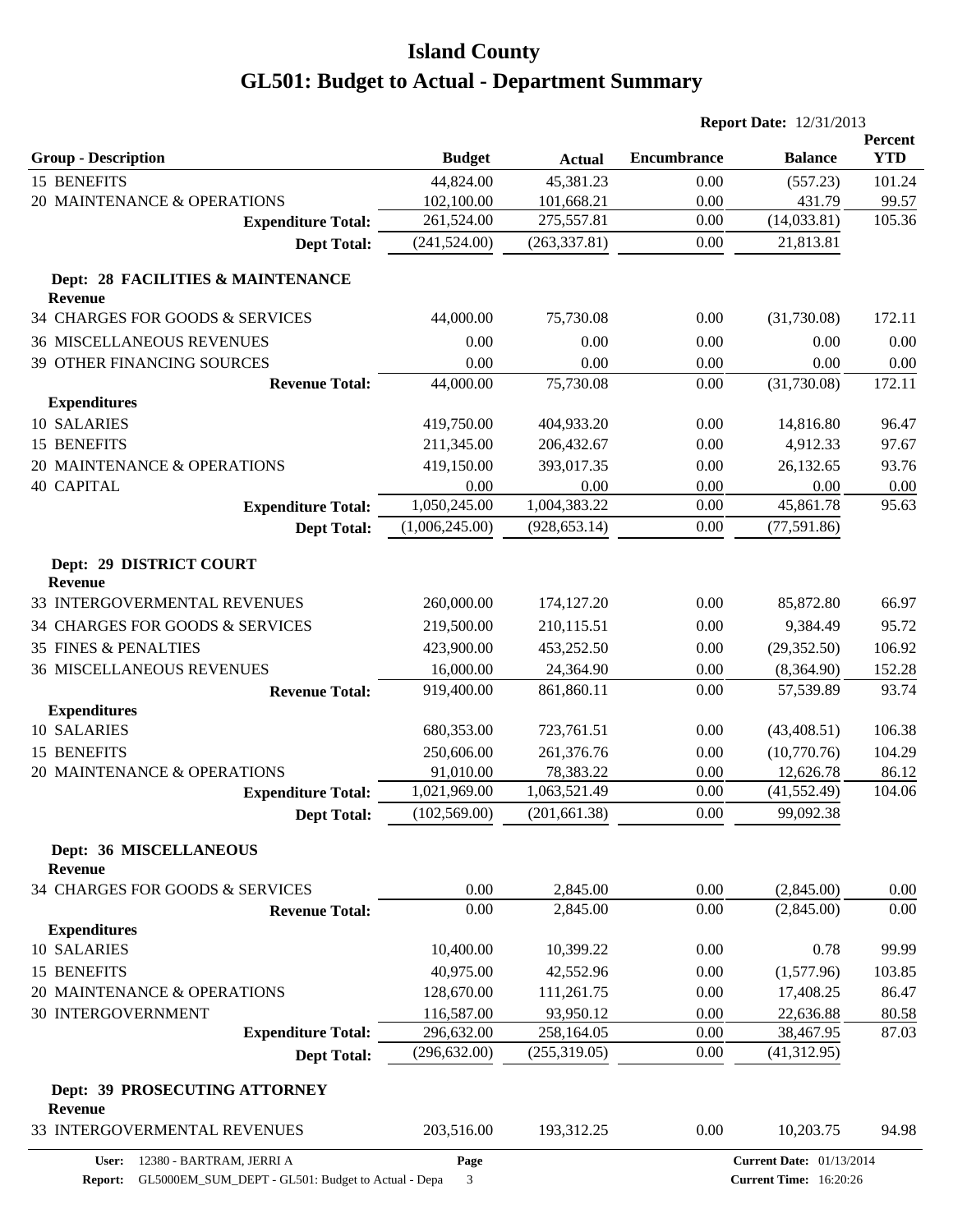|                                                       |                           |                           |                    | <b>Report Date: 12/31/2013</b> |                       |
|-------------------------------------------------------|---------------------------|---------------------------|--------------------|--------------------------------|-----------------------|
| <b>Group - Description</b>                            | <b>Budget</b>             | <b>Actual</b>             | <b>Encumbrance</b> | <b>Balance</b>                 | Percent<br><b>YTD</b> |
| 34 CHARGES FOR GOODS & SERVICES                       | 25,500.00                 | 33,732.78                 | 0.00               | (8,232.78)                     | 132.28                |
| <b>35 FINES &amp; PENALTIES</b>                       | 400.00                    | 1,388.41                  | 0.00               | (988.41)                       | 347.10                |
| <b>36 MISCELLANEOUS REVENUES</b>                      | 0.00                      | 1,959.70                  | 0.00               | (1,959.70)                     | 0.00                  |
| 39 OTHER FINANCING SOURCES                            | 13,000.00                 | 13,000.00                 | 0.00               | 0.00                           | 100.00                |
| <b>Revenue Total:</b>                                 | 242,416.00                | 243,393.14                | 0.00               | (977.14)                       | 100.40                |
| <b>Expenditures</b>                                   |                           |                           |                    |                                |                       |
| 10 SALARIES                                           | 986,811.00                | 1,031,939.25              | 0.00               | (45, 128.25)                   | 104.57                |
| 15 BENEFITS                                           | 345,115.00                | 357, 357.80               | 0.00               | (12, 242.80)                   | 103.54                |
| 20 MAINTENANCE & OPERATIONS                           | 143,868.00                | 126,509.81                | 0.00               | 17,358.19                      | 87.93                 |
| <b>40 CAPITAL</b>                                     | 17,985.00<br>1,493,779.00 | 6,407.87<br>1,522,214.73  | 0.00<br>0.00       | 11,577.13                      | 35.62<br>101.90       |
| <b>Expenditure Total:</b>                             |                           |                           |                    | (28, 435.73)                   |                       |
| <b>Dept Total:</b>                                    | (1,251,363.00)            | (1,278,821.59)            | 0.00               | 27,458.59                      |                       |
| Dept: 40 SHERIFF                                      |                           |                           |                    |                                |                       |
| <b>Revenue</b>                                        |                           |                           |                    |                                |                       |
| 32 LICENSES & PERMITS                                 | 20,000.00                 | 46,951.70                 | 0.00               | (26,951.70)                    | 234.75                |
| 33 INTERGOVERMENTAL REVENUES                          | 256,615.00                | 293,482.02                | 0.00               | (36, 867.02)                   | 114.36                |
| 34 CHARGES FOR GOODS & SERVICES                       | 48,500.00                 | 47,077.35                 | 0.00               | 1,422.65                       | 97.06                 |
| <b>35 FINES &amp; PENALTIES</b>                       | 0.00                      | 954.05                    | 0.00               | (954.05)                       | 0.00                  |
| <b>36 MISCELLANEOUS REVENUES</b>                      | 10,000.00                 | 22,813.59                 | 0.00               | (12, 813.59)                   | 228.13                |
| <b>38 NONREVENUES</b>                                 | 0.00                      | (71.20)                   | 0.00               | 71.20                          | 0.00                  |
| 39 OTHER FINANCING SOURCES                            | 750,000.00                | 750,000.00                | 0.00               | 0.00                           | 100.00                |
| <b>Revenue Total:</b>                                 | 1,085,115.00              | 1,161,207.51              | 0.00               | (76,092.51)                    | 107.01                |
| <b>Expenditures</b>                                   |                           |                           |                    |                                |                       |
| 10 SALARIES                                           | 4,170,975.00              | 4,412,039.01              | 0.00               | (241,064.01)                   | 105.77                |
| 15 BENEFITS                                           | 1,479,927.00              | 1,569,664.54              | 0.00               | (89, 737.54)                   | 106.06                |
| 20 MAINTENANCE & OPERATIONS                           | 729,850.00                | 793,329.28                | 0.00               | (63, 479.28)                   | 108.69                |
| <b>30 INTERGOVERNMENT</b>                             | 583,000.00                | 582,707.16                | 0.00               | 292.84                         | 99.94                 |
| <b>40 CAPITAL</b>                                     | 62,100.00                 | 67,911.31                 | 0.00               | (5,811.31)                     | 109.35                |
| 50 INTERDEPT & TRANSFERS<br><b>Expenditure Total:</b> | 56,000.00<br>7,081,852.00 | 41,250.00<br>7,466,901.30 | 0.00<br>0.00       | 14,750.00<br>(385, 049.30)     | 73.66<br>105.43       |
| <b>Dept Total:</b>                                    | (5,996,737.00)            | (6,305,693.79)            | 0.00               | 308,956.79                     |                       |
|                                                       |                           |                           |                    |                                |                       |
| Dept: 41 SUPERIOR COURT<br><b>Revenue</b>             |                           |                           |                    |                                |                       |
| 32 LICENSES & PERMITS                                 | 20,000.00                 | 13,018.00                 | 0.00               | 6,982.00                       | 65.09                 |
| 33 INTERGOVERMENTAL REVENUES                          | 308,913.00                | 306,827.97                | 0.00               | 2,085.03                       | 99.32                 |
| 34 CHARGES FOR GOODS & SERVICES                       | 18,000.00                 | 17,584.73                 | 0.00               | 415.27                         | 97.69                 |
| <b>36 MISCELLANEOUS REVENUES</b>                      | 0.00                      | 2,501.33                  | 0.00               | (2,501.33)                     | 0.00                  |
| 39 OTHER FINANCING SOURCES                            | 0.00                      | 7,000.00                  | 0.00               | (7,000.00)                     | 0.00                  |
| <b>Revenue Total:</b>                                 | 346,913.00                | 346,932.03                | 0.00               | (19.03)                        | 100.00                |
| <b>Expenditures</b>                                   |                           |                           |                    |                                |                       |
| 10 SALARIES                                           | 736,300.00                | 753,125.10                | 0.00               | (16,825.10)                    | 102.28                |
| 15 BENEFITS                                           | 172,170.00                | 175,800.60                | 0.00               | (3,630.60)                     | 102.10                |
| 20 MAINTENANCE & OPERATIONS                           | 163,689.00                | 139,792.52                | 0.00               | 23,896.48                      | 85.40                 |
| <b>40 CAPITAL</b>                                     | 0.00                      | 0.00                      | 0.00               | 0.00                           | 0.00                  |
| 50 INTERDEPT & TRANSFERS                              | 350,000.00                | 350,000.00                | 0.00               | 0.00                           | 100.00                |

**User:** 12380 - BARTRAM, JERRI A

**Page**

**Current Date:** 01/13/2014

**Report:** GL5000EM\_SUM\_DEPT - GL501: Budget to Actual - Depa 4

**Current Time:** 16:20:26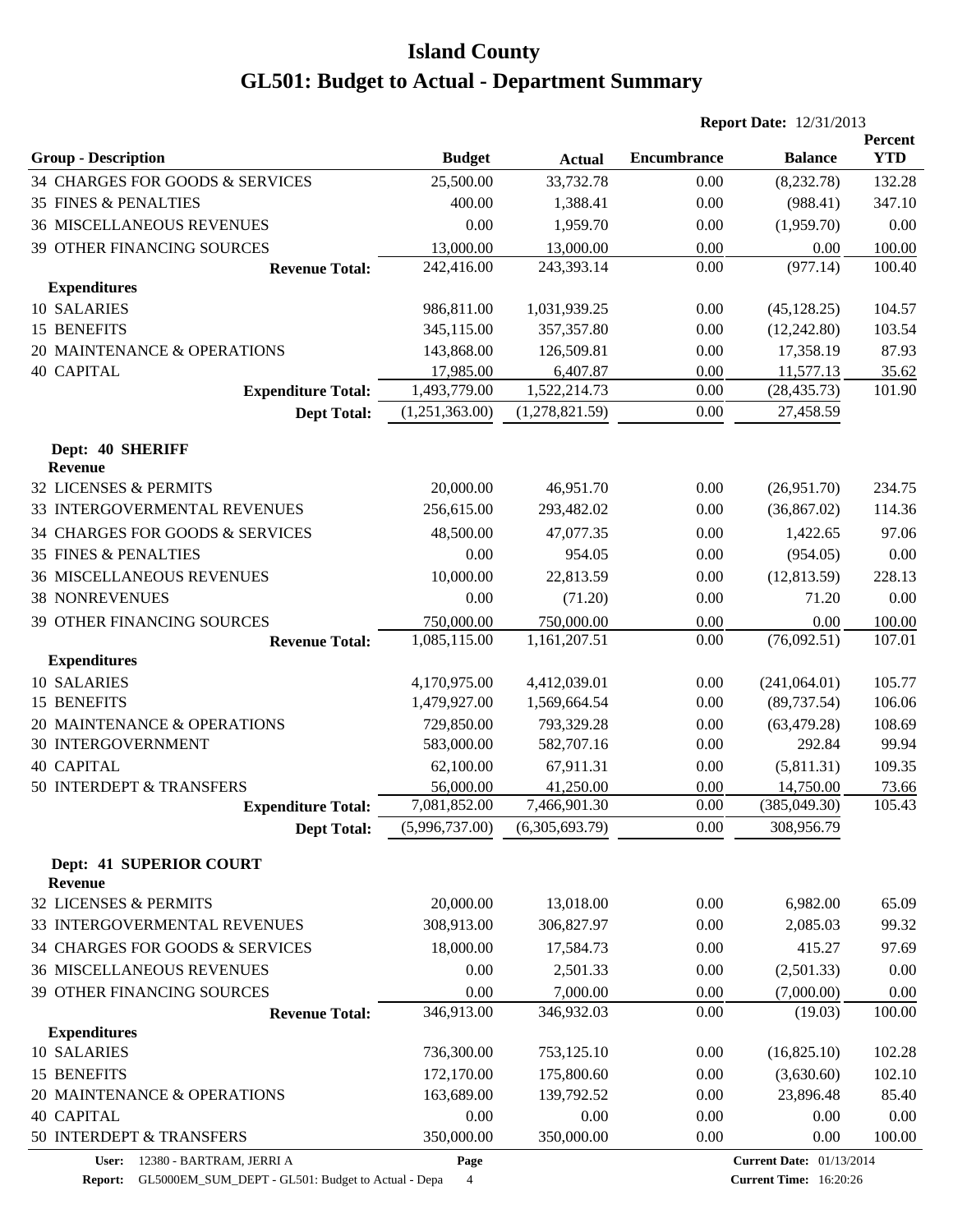|                                                 |                |                | <b>Report Date: 12/31/2013</b> |                |            |
|-------------------------------------------------|----------------|----------------|--------------------------------|----------------|------------|
|                                                 |                |                |                                |                | Percent    |
| <b>Group - Description</b>                      | <b>Budget</b>  | <b>Actual</b>  | <b>Encumbrance</b>             | <b>Balance</b> | <b>YTD</b> |
| <b>Expenditure Total:</b>                       | 1,422,159.00   | 1,418,718.22   | 0.00                           | 3,440.78       | 99.75      |
| <b>Dept Total:</b>                              | (1,075,246.00) | (1,071,786.19) | 0.00                           | (3,459.81)     |            |
| <b>Dept: 42 TREASURER</b>                       |                |                |                                |                |            |
| <b>Revenue</b>                                  |                |                |                                |                |            |
| 31 TAXES                                        | 75,000.00      | 112,367.04     | 0.00                           | (37, 367.04)   | 149.82     |
| 34 CHARGES FOR GOODS & SERVICES                 | 7,050.00       | 5,211.64       | 0.00                           | 1,838.36       | 73.92      |
| <b>36 MISCELLANEOUS REVENUES</b>                | 302,000.00     | 588,644.76     | 0.00                           | (286, 644.76)  | 194.91     |
| <b>Revenue Total:</b>                           | 384,050.00     | 706,223.44     | 0.00                           | (322, 173.44)  | 183.88     |
| <b>Expenditures</b>                             |                |                |                                |                |            |
| 10 SALARIES                                     | 376,569.00     | 402,483.16     | 0.00                           | (25,914.16)    | 106.88     |
| 15 BENEFITS                                     | 113,019.00     | 118,967.04     | 0.00                           | (5,948.04)     | 105.26     |
| 20 MAINTENANCE & OPERATIONS                     | 64,700.00      | 46,116.05      | 0.00                           | 18,583.95      | 71.27      |
| <b>60 DEBT SERVICE</b>                          | 6,000.00       | 4,889.31       | 0.00                           | 1,110.69       | 81.48      |
| <b>Expenditure Total:</b>                       | 560,288.00     | 572,455.56     | 0.00                           | (12,167.56)    | 102.17     |
| <b>Dept Total:</b>                              | (176, 238.00)  | 133,767.88     | 0.00                           | (310,005.88)   |            |
|                                                 |                |                |                                |                |            |
| Dept: 47 BUDGET<br><b>Revenue</b>               |                |                |                                |                |            |
| 34 CHARGES FOR GOODS & SERVICES                 | 0.00           | 71.86          | 0.00                           | (71.86)        | 0.00       |
| <b>Revenue Total:</b>                           | 0.00           | 71.86          | 0.00                           | (71.86)        | 0.00       |
| <b>Expenditures</b>                             |                |                |                                |                |            |
| 10 SALARIES                                     | 83,088.00      | 88,339.69      | 0.00                           | (5,251.69)     | 106.32     |
| 15 BENEFITS                                     | 21,253.00      | 22,358.78      | 0.00                           | (1,105.78)     | 105.20     |
| 20 MAINTENANCE & OPERATIONS                     | 11,600.00      | 6,141.74       | 0.00                           | 5,458.26       | 52.94      |
| <b>Expenditure Total:</b>                       | 115,941.00     | 116,840.21     | 0.00                           | (899.21)       | 100.77     |
| <b>Dept Total:</b>                              | (115,941.00)   | (116,768.35)   | 0.00                           | 827.35         |            |
|                                                 |                |                |                                |                |            |
| Dept: 48 EMERGENCY MANAGEMENT<br><b>Revenue</b> |                |                |                                |                |            |
| 33 INTERGOVERMENTAL REVENUES                    | 257,585.00     | 146,444.03     | 0.00                           | 111,140.97     | 56.85      |
| <b>Revenue Total:</b>                           | 257,585.00     | 146,444.03     | 0.00                           | 111,140.97     | 56.85      |
| <b>Expenditures</b>                             |                |                |                                |                |            |
| 10 SALARIES                                     | 44,100.00      | 45,602.05      | 0.00                           | (1,502.05)     | 103.40     |
| 15 BENEFITS                                     | 9,865.00       | 10,163.84      | 0.00                           | (298.84)       | 103.02     |
| 20 MAINTENANCE & OPERATIONS                     | 265,935.00     | 111,902.98     | 0.00                           | 154,032.02     | 42.07      |
| <b>40 CAPITAL</b>                               | 0.00           | 42,458.05      | 0.00                           | (42, 458.05)   | 0.00       |
| <b>Expenditure Total:</b>                       | 319,900.00     | 210,126.92     | 0.00                           | 109,773.08     | 65.68      |
| <b>Dept Total:</b>                              | (62,315.00)    | (63, 682.89)   | 0.00                           | 1,367.89       |            |
|                                                 |                |                |                                |                |            |
| Dept: 51 CIVIL SERVICE                          |                |                |                                |                |            |
| <b>Expenditures</b>                             |                |                |                                |                |            |
| 10 SALARIES                                     | 0.00           | 0.00           | 0.00                           | 0.00           | 0.00       |
| 15 BENEFITS                                     | 0.00           | 0.00           | 0.00                           | 0.00           | 0.00       |
| 20 MAINTENANCE & OPERATIONS                     | 0.00           | 0.00           | 0.00                           | 0.00           | 0.00       |
| <b>Expenditure Total:</b>                       | 0.00           | 0.00           | 0.00                           | 0.00           | 0.00       |
| <b>Dept Total:</b>                              | 0.00           | 0.00           | 0.00                           | 0.00           |            |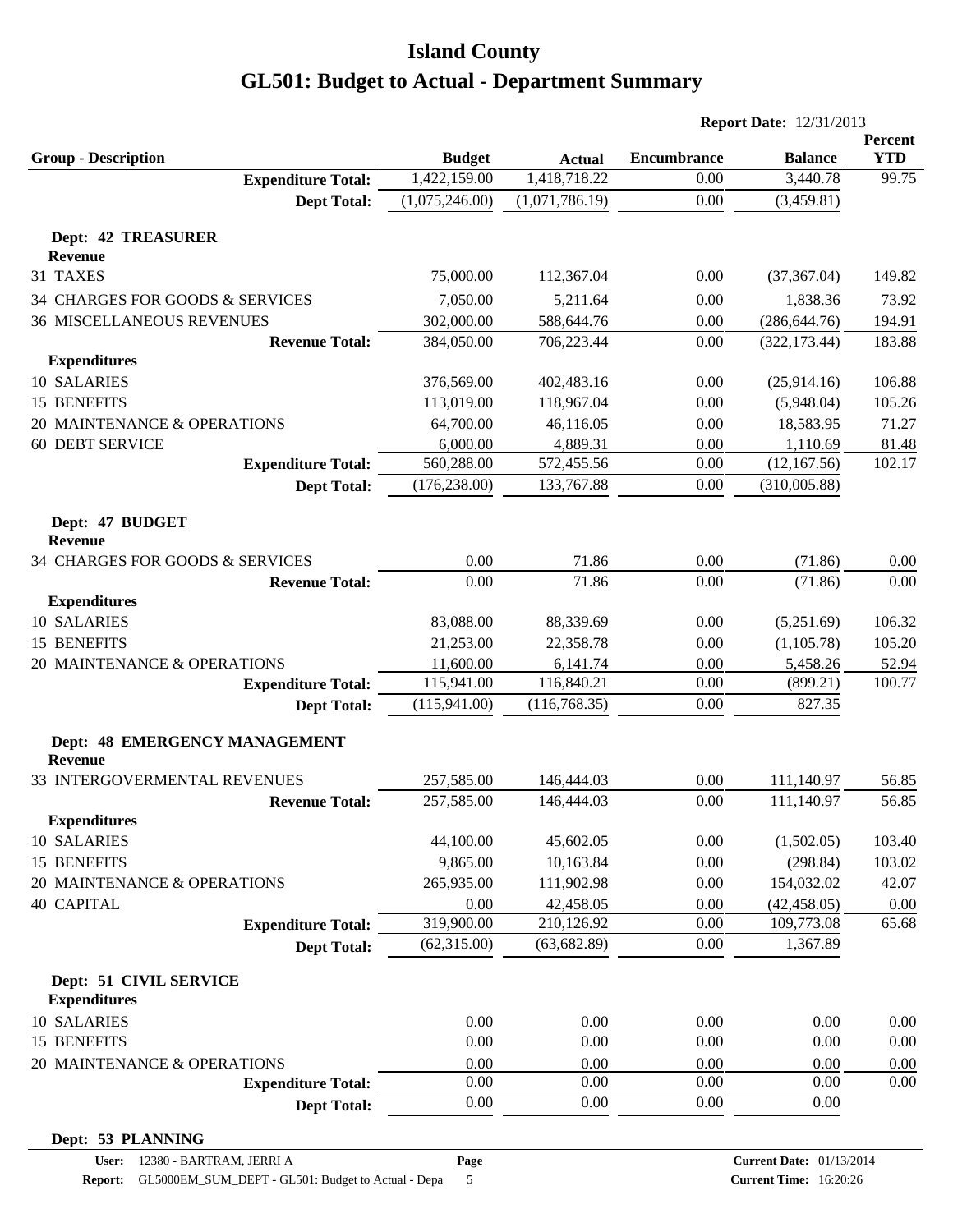|                                                    |                |                | <b>Report Date: 12/31/2013</b> |                |                       |
|----------------------------------------------------|----------------|----------------|--------------------------------|----------------|-----------------------|
| <b>Group - Description</b>                         | <b>Budget</b>  | <b>Actual</b>  | <b>Encumbrance</b>             | <b>Balance</b> | Percent<br><b>YTD</b> |
| <b>Revenue</b>                                     |                |                |                                |                |                       |
| 32 LICENSES & PERMITS                              | 854,000.00     | 938,104.50     | 0.00                           | (84, 104.50)   | 109.84                |
| 33 INTERGOVERMENTAL REVENUES                       | 32,188.00      | 70,477.00      | 0.00                           | (38, 289.00)   | 218.95                |
| 34 CHARGES FOR GOODS & SERVICES                    | 508,425.00     | 465,545.37     | 0.00                           | 42,879.63      | 91.56                 |
| <b>36 MISCELLANEOUS REVENUES</b>                   | 300.00         | 196.41         | 0.00                           | 103.59         | 65.47                 |
| 39 OTHER FINANCING SOURCES                         | 49,000.00      | 49,000.00      | 0.00                           | 0.00           | 100.00                |
| <b>Revenue Total:</b>                              | 1,443,913.00   | 1,523,323.28   | 0.00                           | (79, 410.28)   | 105.49                |
| <b>Expenditures</b>                                |                |                |                                |                |                       |
| 10 SALARIES                                        | 1,029,149.00   | 986,966.38     | 0.00                           | 42,182.62      | 95.90                 |
| 15 BENEFITS                                        | 419,803.00     | 393,838.06     | 0.00                           | 25,964.94      | 93.81                 |
| 20 MAINTENANCE & OPERATIONS                        | 143,255.00     | 231,488.51     | 0.00                           | (88, 233.51)   | 161.59                |
| <b>Expenditure Total:</b>                          | 1,592,207.00   | 1,612,292.95   | 0.00                           | (20,085.95)    | 101.26                |
| <b>Dept Total:</b>                                 | (148, 294.00)  | (88,969.67)    | 0.00                           | (59, 324.33)   |                       |
| Dept: 54 GENERAL SERVICES ADMIN<br><b>Revenue</b>  |                |                |                                |                |                       |
| 31 TAXES                                           | 0.00           | 0.00           | 0.00                           | 0.00           | 0.00                  |
| <b>32 LICENSES &amp; PERMITS</b>                   | 19,625.00      | 18,132.00      | 0.00                           | 1,493.00       | 92.39                 |
| 33 INTERGOVERMENTAL REVENUES                       | 52,582.00      | 0.00           | 0.00                           | 52,582.00      | 0.00                  |
| 34 CHARGES FOR GOODS & SERVICES                    | 32,875.00      | 29,095.22      | 0.00                           | 3,779.78       | 88.50                 |
| <b>35 FINES &amp; PENALTIES</b>                    | 4,000.00       | 1,295.00       | 0.00                           | 2,705.00       | 32.37                 |
| <b>36 MISCELLANEOUS REVENUES</b>                   | 3,500.00       | 4,040.00       | 0.00                           | (540.00)       | 115.42                |
| <b>Revenue Total:</b>                              | 112,582.00     | 52,562.22      | 0.00                           | 60,019.78      | 46.68                 |
| <b>Expenditures</b>                                |                |                |                                |                |                       |
| 10 SALARIES                                        | 79,683.00      | 120,729.98     | 0.00                           | (41,046.98)    | 151.51                |
| 15 BENEFITS                                        | 27,607.00      | 28,642.14      | 0.00                           | (1,035.14)     | 103.74                |
| 20 MAINTENANCE & OPERATIONS                        | 1,092,259.00   | 927,606.75     | 0.00                           | 164,652.25     | 84.92                 |
| <b>30 INTERGOVERNMENT</b>                          | 10,094.00      | 9,891.01       | 0.00                           | 202.99         | 97.98                 |
| <b>Expenditure Total:</b>                          | 1,209,643.00   | 1,086,869.88   | 0.00                           | 122,773.12     | 89.85                 |
| <b>Dept Total:</b>                                 | (1,097,061.00) | (1,034,307.66) | 0.00                           | (62, 753.34)   |                       |
| <b>Dept: 59 HUMAN RESOURCES</b><br><b>Revenue</b>  |                |                |                                |                |                       |
| 34 CHARGES FOR GOODS & SERVICES                    | 0.00           | 53.00          | 0.00                           | (53.00)        | 0.00                  |
| <b>36 MISCELLANEOUS REVENUES</b>                   | 0.00           | 922.05         | 0.00                           | (922.05)       | 0.00                  |
| <b>Revenue Total:</b>                              | 0.00           | 975.05         | 0.00                           | (975.05)       | 0.00                  |
| <b>Expenditures</b>                                |                |                |                                |                |                       |
| 10 SALARIES                                        | 167,200.00     | 177,225.49     | 0.00                           | (10,025.49)    | 106.00                |
| 15 BENEFITS                                        | 57,932.00      | 61,120.67      | 0.00                           | (3,188.67)     | 105.50                |
| 20 MAINTENANCE & OPERATIONS                        | 94,110.00      | 103,111.40     | 0.00                           | (9,001.40)     | 109.56                |
| <b>Expenditure Total:</b>                          | 319,242.00     | 341,457.56     | 0.00                           | (22, 215.56)   | 106.95                |
| <b>Dept Total:</b>                                 | (319, 242.00)  | (340, 482.51)  | 0.00                           | 21,240.51      |                       |
| Dept: 90 x FUND NON-DEPARTMENTAL<br><b>Revenue</b> |                |                |                                |                |                       |
| 30 USE OF FUND BALANCE/RESERVES                    | 864,380.00     | 0.00           | 0.00                           | 864,380.00     | 0.00                  |
| 31 TAXES                                           | 7,291,000.00   | 7,420,726.99   | 0.00                           | (129, 726.99)  | 101.77                |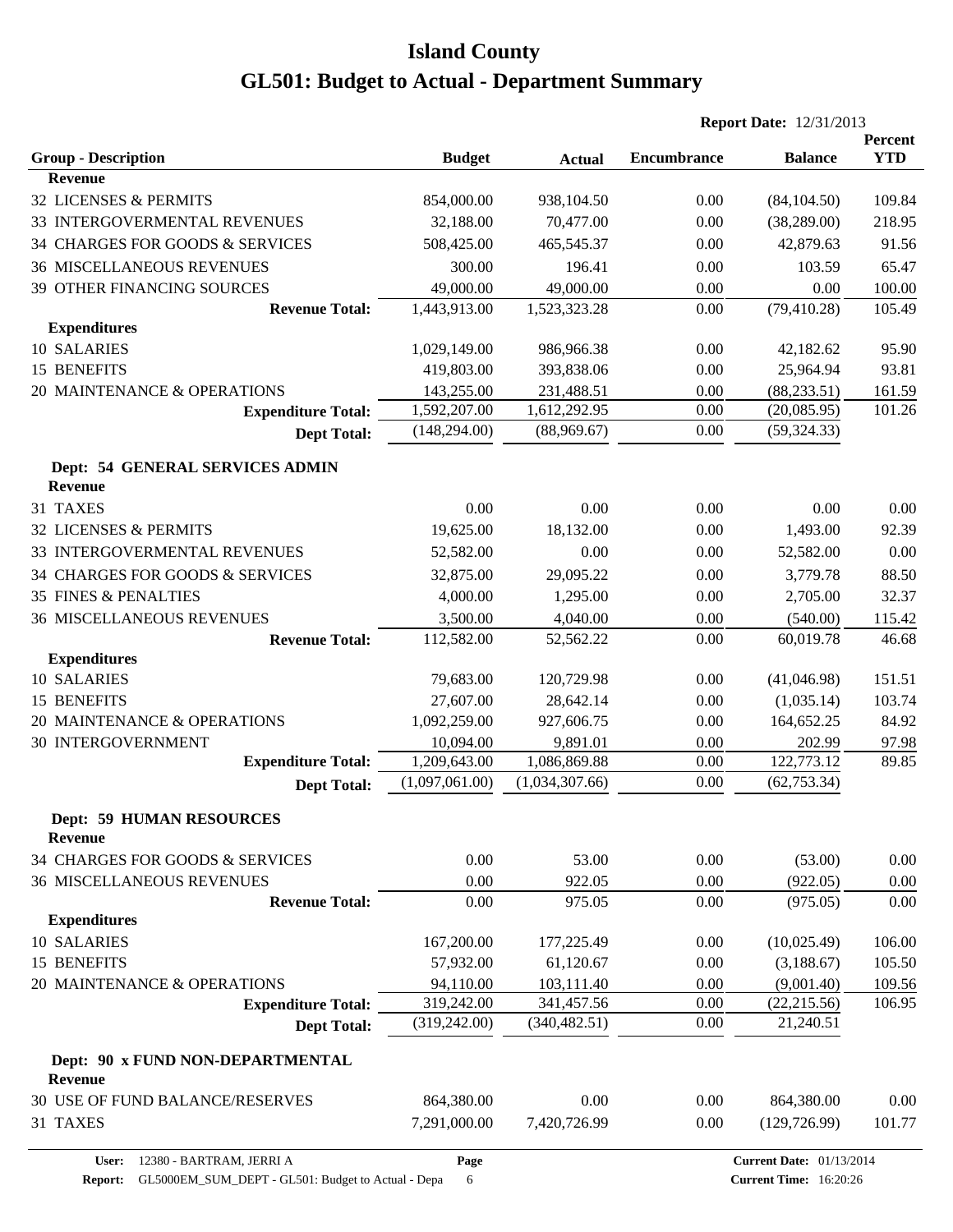|                                   |               |               |                    | <b>Report Date: 12/31/2013</b> |                |
|-----------------------------------|---------------|---------------|--------------------|--------------------------------|----------------|
|                                   |               |               |                    |                                | <b>Percent</b> |
| <b>Group - Description</b>        | <b>Budget</b> | Actual        | <b>Encumbrance</b> | <b>Balance</b>                 | <b>YTD</b>     |
| 31 TAXES                          | 6,008,189.00  | 6,808,747.43  | 0.00               | (800, 558.43)                  | 113.32         |
| 33 INTERGOVERMENTAL REVENUES      | 998,000.00    | 1,246,158.83  | 0.00               | (248, 158.83)                  | 124.86         |
| 34 CHARGES FOR GOODS & SERVICES   | 30,000.00     | 24,046.04     | 0.00               | 5,953.96                       | 80.15          |
| <b>36 MISCELLANEOUS REVENUES</b>  | 65,000.00     | 1,320.62      | 0.00               | 63,679.38                      | 2.03           |
| <b>39 OTHER FINANCING SOURCES</b> | 1,355,800.00  | 1.355.800.00  | 0.00               | 0.00                           | 100.00         |
| <b>Revenue Total:</b>             | 16,612,369.00 | 16,856,799.91 | 0.00               | (244, 430.91)                  | 101.47         |
| <b>Expenditures</b>               |               |               |                    |                                |                |
| 20 MAINTENANCE & OPERATIONS       | 0.00          | 0.00          | 0.00               | 0.00                           | 0.00           |
| 50 INTERDEPT & TRANSFERS          | 1,277,331.00  | 1,141,365.36  | 0.00               | 135,965.64                     | 89.35          |
| <b>60 DEBT SERVICE</b>            | 0.00          | 0.07          | 0.00               | (0.07)                         | 0.00           |
| <b>Expenditure Total:</b>         | 1,277,331.00  | 1,141,365.43  | 0.00               | 135,965.57                     | 89.35          |
| <b>Dept Total:</b>                | 15,335,038.00 | 15.715.434.48 | 0.00               | (380.396.48)                   |                |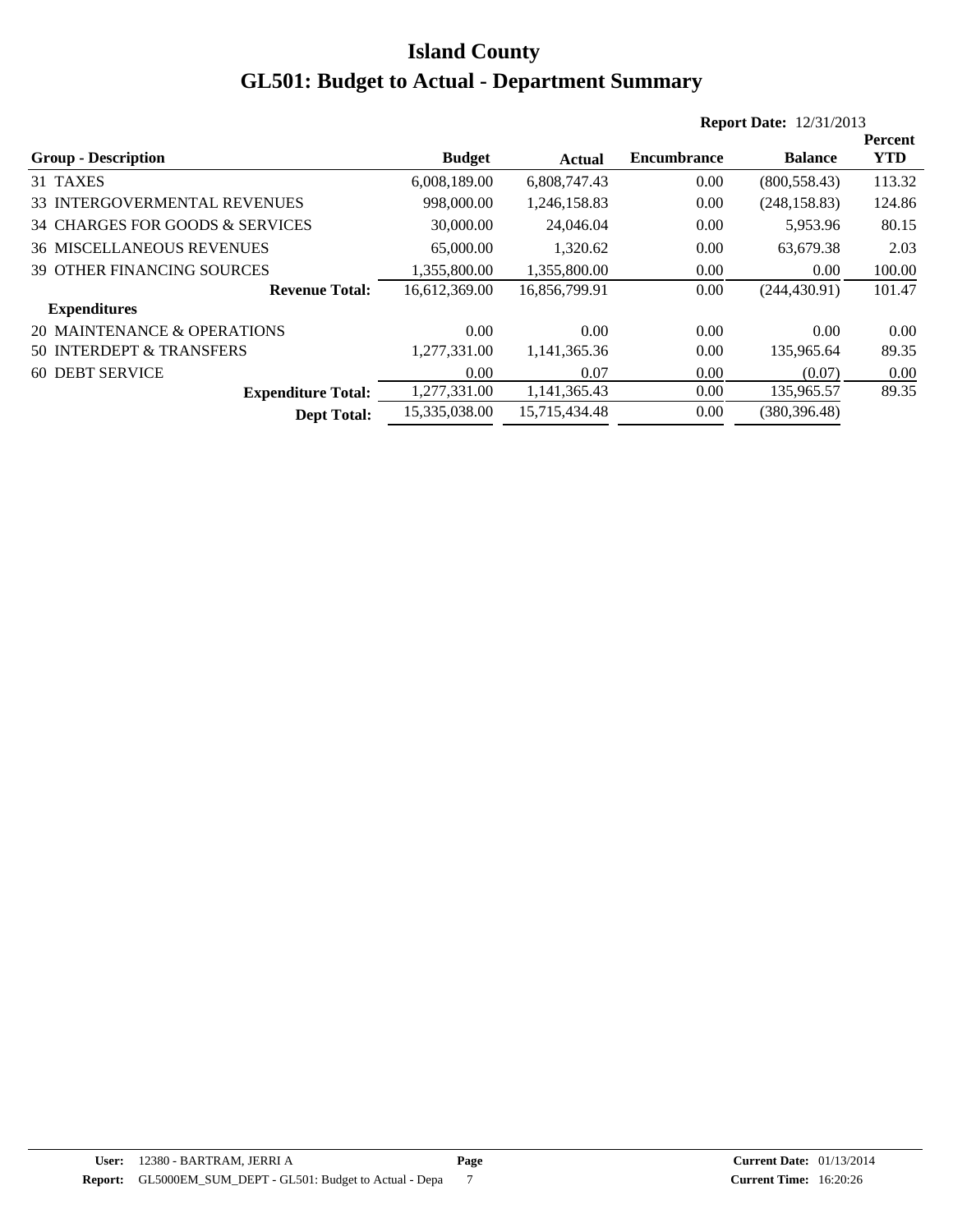|                                  |                                                                                                             | <b>Prior Years to Date Actuals</b> |               | 2013<br><b>Approved</b> | 2013<br><b>Month</b><br>to Date @ | 2013<br>Year to<br>Date @ | 2013<br><b>Encumbered</b><br>Amount @ | 2013<br>Balance @ | Percent                                                   |
|----------------------------------|-------------------------------------------------------------------------------------------------------------|------------------------------------|---------------|-------------------------|-----------------------------------|---------------------------|---------------------------------------|-------------------|-----------------------------------------------------------|
| Object                           | <b>Description</b>                                                                                          | 2011                               | 2012          | <b>Budget</b>           | 12/31/2013                        | 12/31/2013                | 12/31/2013                            | 12/31/2013        | <b>YTD</b>                                                |
|                                  | 2% HOTEL/MOTEL PUBLIC FACILITI (124)                                                                        |                                    |               |                         |                                   |                           |                                       |                   |                                                           |
| USE OF FUND BALANCE              |                                                                                                             | 0.00                               | 0.00          | 0.00                    | 0.00                              | 0.00                      | 0.00                                  | 0.00              | $0\%$                                                     |
| <b>REVENUES</b>                  |                                                                                                             | 148,501.53                         | 153,892.82    | 157,700.00              | 9,504.06                          | 168,792.30                | 0.00                                  | (11,092.30)       | 107%                                                      |
| <b>EXPENDITURES</b>              |                                                                                                             | (101, 792.36)                      | (129, 664.68) | (150,000.00)            | (10, 120.29)                      | (137, 703.57)             | 0.00                                  | (12, 296.43)      | 92%                                                       |
| <b>TRANSFERS OUT</b>             |                                                                                                             | (4,847.51)                         | (6,017.81)    | (7,700.00)              | 0.00                              | (6,700.00)                | 0.00                                  | (1,000.00)        | 87%                                                       |
|                                  | Net 2% HOTEL/MOTEL PUBLIC FACILITI (124)                                                                    | 41,861.66                          | 18,210.33     | 0.00                    | (616.23)                          | 24,388.73                 | 0.00                                  | (24, 388.73)      |                                                           |
|                                  | <b>ALCOHOL/SUBSTANCE ABUSE (123)</b>                                                                        |                                    |               |                         |                                   |                           |                                       |                   |                                                           |
| USE OF FUND BALANCE              |                                                                                                             | 0.00                               | 0.00          | 0.00                    | 0.00                              | 0.00                      | 0.00                                  | 0.00              | 0%                                                        |
| <b>REVENUES</b>                  |                                                                                                             | 30,283.23                          | 83,815.15     | 101,000.00              | 1,582.77                          | 122,927.40                | 0.00                                  | (21, 927.40)      | 122 %                                                     |
| <b>GRANT REVENUES</b>            |                                                                                                             | 462.775.14                         | 384.503.74    | 509.980.00              | 0.00                              | 353.067.62                | 0.00                                  | 156,912.38        | 69%                                                       |
| <b>EXPENDITURES</b>              |                                                                                                             | (546, 869.94)                      | (477, 631.65) | (610, 949.00)           | (37, 971.55)                      | (517, 715.49)             | 0.00                                  | (93, 233.51)      | 85 %                                                      |
| <b>TRANSFERS IN</b>              |                                                                                                             | 0.00                               | 6,000.00      | 0.00                    | 0.00                              | 0.00                      | 0.00                                  | 0.00              | $0\%$                                                     |
| <b>TRANSFERS OUT</b>             |                                                                                                             | (1,609.09)                         | (5,000.00)    | (1,000.00)              | 0.00                              | 0.00                      | 0.00                                  | (1,000.00)        | $0\%$                                                     |
|                                  | Net ALCOHOL/SUBSTANCE ABUSE (123)                                                                           | (55, 420.66)                       | (8,312.76)    | (969.00)                | (36, 388.78)                      | (41, 720.47)              | 0.00                                  | 40,751.47         |                                                           |
| <b>ANTI-PROFITEERING (136)</b>   |                                                                                                             |                                    |               |                         |                                   |                           |                                       |                   |                                                           |
| USE OF FUND BALANCE              |                                                                                                             | 0.00                               | 0.00          | 0.00                    | 0.00                              | 0.00                      | 0.00                                  | 0.00              | $0\%$                                                     |
| <b>REVENUES</b>                  |                                                                                                             | 21.16                              | 21.16         | 100.00                  | 1.39                              | 17.69                     | 0.00                                  | 82.31             | 18%                                                       |
| <b>TRANSFERS OUT</b>             |                                                                                                             | 0.00                               | 0.00          | (100.00)                | 0.00                              | 0.00                      | 0.00                                  | (100.00)          | 0%                                                        |
| Net ANTI-PROFITEERING (136)      |                                                                                                             | 21.16                              | 21.16         | 0.00                    | 1.39                              | 17.69                     | 0.00                                  | (17.69)           |                                                           |
| <b>AUDITOR'S O &amp; M (118)</b> |                                                                                                             |                                    |               |                         |                                   |                           |                                       |                   |                                                           |
| USE OF FUND BALANCE              |                                                                                                             | 0.00                               | 0.00          | 13,920.00               | 0.00                              | 0.00                      | 0.00                                  | 13,920.00         | 0%                                                        |
| <b>REVENUES</b>                  |                                                                                                             | 124,555.96                         | 131,299.65    | 127,000.00              | 4,677.60                          | 145,408.62                | 0.00                                  | (18, 408.62)      | 114 %                                                     |
| <b>EXPENDITURES</b>              |                                                                                                             | (158,002.96)                       | (145,008.83)  | (164, 320.00)           | (22, 438.44)                      | (144, 527.18)             | 0.00                                  | (19,792.82)       | 88%                                                       |
| <b>TRANSFERS IN</b>              |                                                                                                             | 25,400.00                          | 25,400.00     | 25,400.00               | 0.00                              | 25,400.00                 | 0.00                                  | 0.00              | 100 %                                                     |
| <b>TRANSFERS OUT</b>             |                                                                                                             | (1,449.54)                         | (2,009.86)    | (2,000.00)              | 0.00                              | 0.00                      | 0.00                                  | (2,000.00)        | $0\%$                                                     |
| Net AUDITOR'S O & M (118)        |                                                                                                             | (9,496.54)                         | 9,680.96      | 0.00                    | (17,760.84)                       | 26,281.44                 | 0.00                                  | (26, 281.44)      |                                                           |
| <b>CAPITAL DRAINAGE (321)</b>    |                                                                                                             |                                    |               |                         |                                   |                           |                                       |                   |                                                           |
| <b>REVENUES</b>                  |                                                                                                             | 0.00                               | 0.00          | 0.00                    | 0.00                              | 7,988.61                  | 0.00                                  | (7,988.61)        | 0%                                                        |
| <b>EXPENDITURES</b>              |                                                                                                             | (315, 371.87)                      | (436, 414.72) | (685,000.00)            | (58, 869.57)                      | (227, 890.11)             | 0.00                                  | (457, 109.89)     | 33 %                                                      |
| <b>TRANSFERS IN</b>              |                                                                                                             | 411,000.00                         | 295,588.40    | 715,800.00              | 0.00                              | 485,400.00                | 0.00                                  | 230,400.00        | 68 %                                                      |
| <b>TRANSFERS OUT</b>             |                                                                                                             | (16,800.00)                        | (31,500.00)   | (30,800.00)             | 0.00                              | (30,800.00)               | 0.00                                  | 0.00              | 100 %                                                     |
| Net CAPITAL DRAINAGE (321)       |                                                                                                             | 78,828.13                          | (172, 326.32) | 0.00                    | (58, 869.57)                      | 234,698.50                | 0.00                                  | (234, 698.50)     |                                                           |
| CASA FUND (131)                  |                                                                                                             |                                    |               |                         |                                   |                           |                                       |                   |                                                           |
| USE OF FUND BALANCE              |                                                                                                             | 0.00                               | 0.00          | 0.00                    | 0.00                              | 0.00                      | 0.00                                  | 0.00              | 0%                                                        |
| <b>REVENUES</b>                  |                                                                                                             | 292.07                             | 1,418.72      | 1,000.00                | 0.00                              | 341.00                    | 0.00                                  | 659.00            | 34 %                                                      |
| <b>GRANT REVENUES</b>            |                                                                                                             | 56,913.50                          | 60,755.25     | 60,284.00               | 9,644.00                          | 55,005.77                 | 0.00                                  | 5,278.23          | 91 %                                                      |
| <b>EXPENDITURES</b>              |                                                                                                             | (105, 364.45)                      | (105, 508.40) | (110, 875.00)           | (11,660.59)                       | (99,079.06)               | 0.00                                  | (11, 795.94)      | 89%                                                       |
| <b>TRANSFERS IN</b>              |                                                                                                             | 50,591.00                          | 50,591.00     | 50,591.00               | 0.00                              | 50,591.00                 | 0.00                                  | 0.00              | 100 %                                                     |
|                                  | User: 12380 - BARTRAM, JERRI A<br><b>Report:</b> GL5010EM FUND - GL535: Multi Year Budget to Actual by Fund |                                    |               | Page<br>1               |                                   |                           |                                       |                   | Current Date: 01/13/2014<br><b>Current Time: 16:30:53</b> |

**Report:** GL5010EM\_FUND - GL535: Multi Year Budget to Actual by Fund 16:30:539:53 Applement Time: 16:30:53 Applement Time: 16:30:53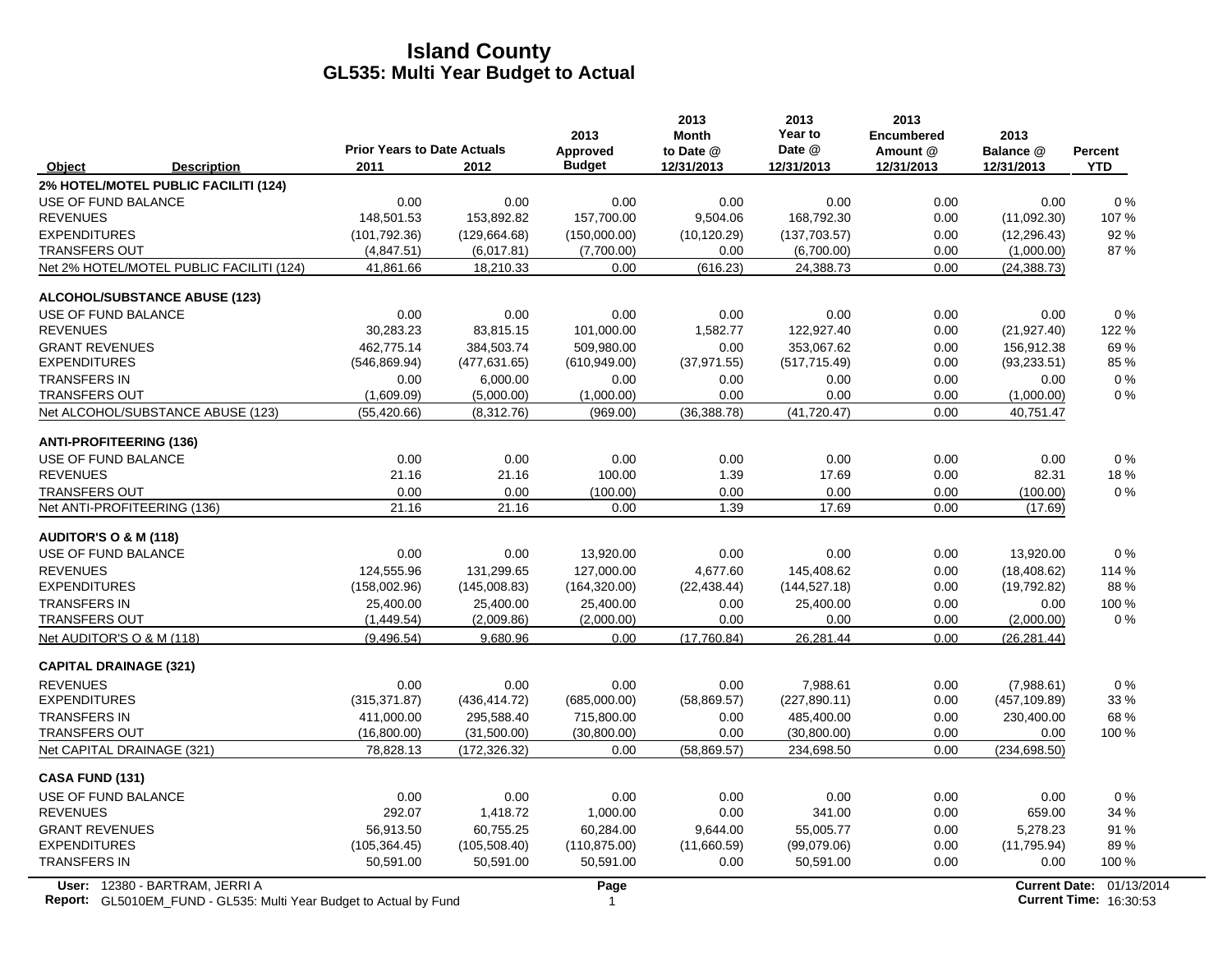|                                   |                                             | <b>Prior Years to Date Actuals</b> |                | 2013<br>Approved | 2013<br><b>Month</b><br>to Date @ | 2013<br>Year to<br>Date @ | 2013<br><b>Encumbered</b><br>Amount @ | 2013<br>Balance @ | Percent    |
|-----------------------------------|---------------------------------------------|------------------------------------|----------------|------------------|-----------------------------------|---------------------------|---------------------------------------|-------------------|------------|
| Object                            | <b>Description</b>                          | 2011                               | 2012           | <b>Budget</b>    | 12/31/2013                        | 12/31/2013                | 12/31/2013                            | 12/31/2013        | <b>YTD</b> |
| <b>TRANSFERS OUT</b>              |                                             | (92.07)                            | (168.72)       | (1,000.00)       | 0.00                              | 0.00                      | 0.00                                  | (1,000.00)        | $0\%$      |
| Net CASA FUND (131)               |                                             | 2,340.05                           | 7,087.85       | 0.00             | (2,016.59)                        | 6,858.71                  | 0.00                                  | (6,858.71)        |            |
| <b>CLEAN WATER UTILITY (154)</b>  |                                             |                                    |                |                  |                                   |                           |                                       |                   |            |
| <b>REVENUES</b>                   |                                             | 0.00                               | 1,468,543.74   | 1,535,000.00     | 37,819.79                         | 1,479,445.74              | 0.00                                  | 55,554.26         | 96 %       |
| <b>GRANT REVENUES</b>             |                                             | 0.00                               | 0.00           | 0.00             | 0.00                              | 0.00                      | 0.00                                  | 0.00              | $0\%$      |
| <b>EXPENDITURES</b>               |                                             | (310, 382.22)                      | (384, 964.53)  | (1,305,000.00)   | (567.30)                          | (155,600.29)              | 0.00                                  | (1, 149, 399.71)  | 12%        |
| <b>TRANSFERS OUT</b>              |                                             | 0.00                               | (203, 552.24)  | (230,000.00)     | (230,000.00)                      | (230,000.00)              | 0.00                                  | 0.00              | 100 %      |
| Net CLEAN WATER UTILITY (154)     |                                             | (310, 382.22)                      | 880,026.97     | 0.00             | (192, 747.51)                     | 1,093,845.45              | 0.00                                  | (1,093,845.45)    |            |
|                                   | <b>COMM MENTAL HEALTH FACILITY (148)</b>    |                                    |                |                  |                                   |                           |                                       |                   |            |
| <b>REVENUES</b>                   |                                             | 5.787.12                           | 5.304.86       | 6,790.00         | 482.26                            | 6,269.38                  | 0.00                                  | 520.62            | 92 %       |
| <b>EXPENDITURES</b>               |                                             | (5,988.54)                         | (5,085.12)     | (5,790.00)       | (342.00)                          | (4, 104.00)               | 0.00                                  | (1,686.00)        | 71 %       |
| <b>TRANSFERS OUT</b>              |                                             | 0.00                               | 0.00           | (1,000.00)       | 0.00                              | 0.00                      | 0.00                                  | (1,000.00)        | $0\%$      |
|                                   | Net COMM MENTAL HEALTH FACILITY (148)       | (201.42)                           | 219.74         | 0.00             | 140.26                            | 2,165.38                  | 0.00                                  | (2, 165.38)       |            |
| <b>CONSERVATION FUTURES (132)</b> |                                             |                                    |                |                  |                                   |                           |                                       |                   |            |
| USE OF FUND BALANCE               |                                             | 0.00                               | 0.00           | 150,500.00       | 0.00                              | 0.00                      | 0.00                                  | 150,500.00        | 0%         |
| <b>REVENUES</b>                   |                                             | 696,030.98                         | 711,663.39     | 785,100.00       | 108,812.49                        | 795,224.76                | 0.00                                  | (10, 124.76)      | 101 %      |
| <b>GRANT REVENUES</b>             |                                             | 393,394.36                         | 1,194,313.76   | 498,750.00       | 0.00                              | 514,844.30                | 0.00                                  | (16,094.30)       | 103 %      |
| <b>EXPENDITURES</b>               |                                             | (632, 776.82)                      | (2,568,553.28) | (1,429,350.00)   | (271, 118.04)                     | (766, 198.28)             | 0.00                                  | (663, 151.72)     | 54 %       |
| <b>TRANSFERS OUT</b>              |                                             | (7,215.57)                         | (15,018.16)    | (5,000.00)       | 0.00                              | 0.00                      | 0.00                                  | (5,000.00)        | $0\%$      |
| Net CONSERVATION FUTURES (132)    |                                             | 449,432.95                         | (677, 594.29)  | 0.00             | (162, 305.55)                     | 543,870.78                | 0.00                                  | (543, 870.78)     |            |
|                                   | <b>CONSTRUCTION &amp; ACQUISITION (308)</b> |                                    |                |                  |                                   |                           |                                       |                   |            |
| USE OF FUND BALANCE               |                                             | 0.00                               | 0.00           | 0.00             | 0.00                              | 0.00                      | 0.00                                  | 0.00              | $0\%$      |
| <b>EXPENDITURES</b>               |                                             | 0.00                               | 0.00           | 0.00             | 0.00                              | 0.00                      | 0.00                                  | 0.00              | $0\%$      |
| <b>TRANSFERS IN</b>               |                                             | 0.00                               | 0.00           | 0.00             | 0.00                              | 0.00                      | 0.00                                  | 0.00              | $0\%$      |
|                                   | Net CONSTRUCTION & ACQUISITION (308)        | 0.00                               | 0.00           | 0.00             | 0.00                              | 0.00                      | 0.00                                  | 0.00              |            |
| <b>CORNET BAY DOCK (119)</b>      |                                             |                                    |                |                  |                                   |                           |                                       |                   |            |
| <b>REVENUES</b>                   |                                             | 22,680.00                          | 15,060.00      | 22,000.00        | 2,950.00                          | 14,507.75                 | 0.00                                  | 7,492.25          | 66 %       |
| <b>EXPENDITURES</b>               |                                             | (7,410.03)                         | (7,561.21)     | (20, 100.00)     | (1,310.60)                        | (10,052.30)               | 0.00                                  | (10,047.70)       | 50 %       |
| <b>TRANSFERS OUT</b>              |                                             | (700.00)                           | (700.00)       | (1,900.00)       | 0.00                              | (900.00)                  | 0.00                                  | (1,000.00)        | 47 %       |
| Net CORNET BAY DOCK (119)         |                                             | 14,569.97                          | 6,798.79       | 0.00             | 1,639.40                          | 3,555.45                  | 0.00                                  | (3,555.45)        |            |
| <b>COUNTY FAIR (110)</b>          |                                             |                                    |                |                  |                                   |                           |                                       |                   |            |
| <b>REVENUES</b>                   |                                             | 239.587.61                         | 77,892.06      | 1,000.00         | 0.00                              | 0.00                      | 0.00                                  | 1.000.00          | $0\%$      |
| <b>GRANT REVENUES</b>             |                                             | 0.00                               | 0.00           | 0.00             | (49,990.00)                       | 0.00                      | 0.00                                  | 0.00              | 0%         |
| <b>EXPENDITURES</b>               |                                             | (274, 315.67)                      | (84, 223.37)   | 0.00             | 50,030.00                         | 0.00                      | 0.00                                  | 0.00              | $0\%$      |
| <b>TRANSFERS IN</b>               |                                             | 29,989.17                          | 0.00           | 0.00             | 0.00                              | 0.00                      | 0.00                                  | 0.00              | 0%         |
| <b>TRANSFERS OUT</b>              |                                             | (1.60)                             | 0.00           | (1,000.00)       | 0.00                              | 0.00                      | 0.00                                  | (1,000.00)        | 0%         |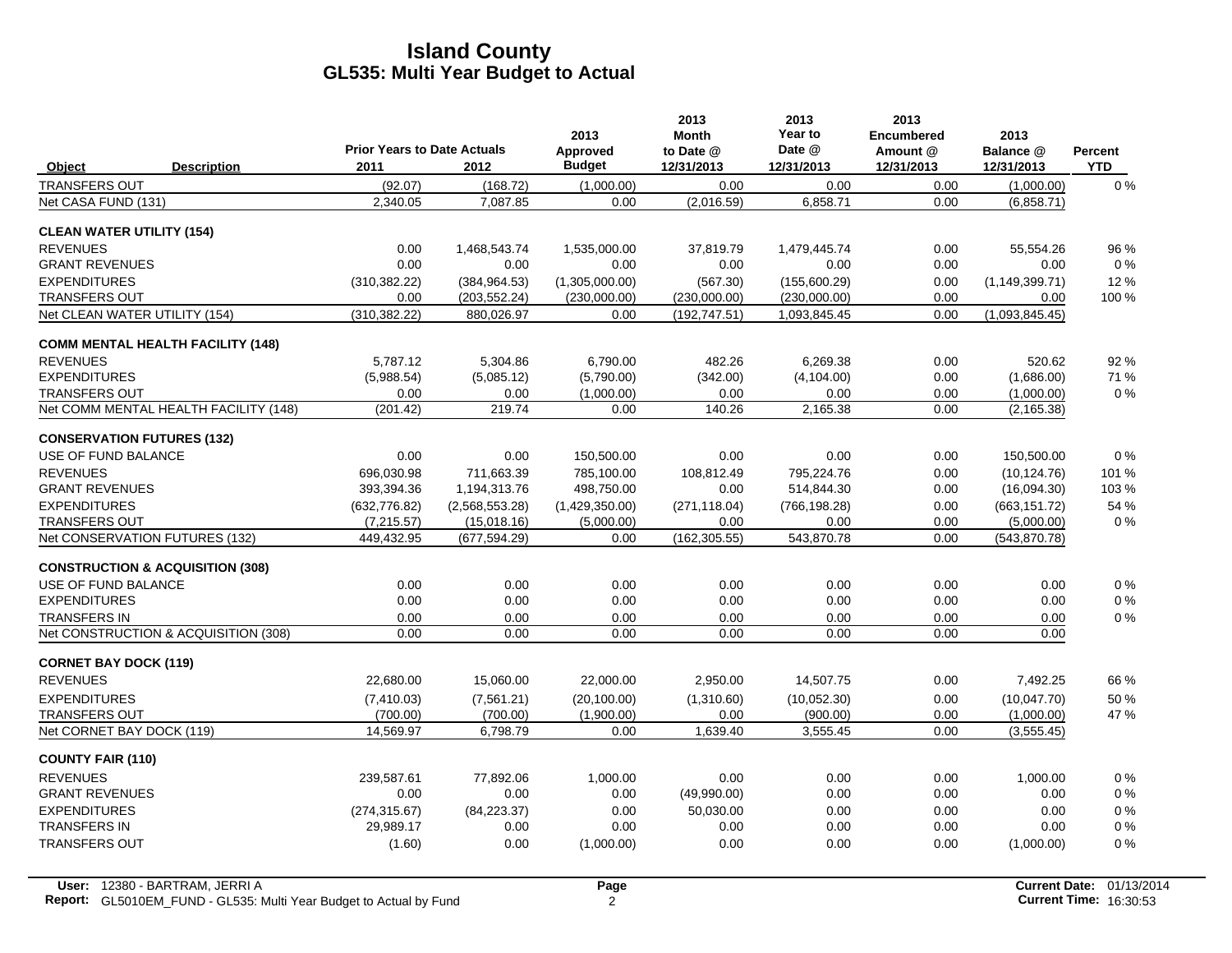|                                               |                                         |                                    |                                | 2013                   | 2013<br><b>Month</b>   | 2013<br>Year to                | 2013<br><b>Encumbered</b> | 2013                       |                |
|-----------------------------------------------|-----------------------------------------|------------------------------------|--------------------------------|------------------------|------------------------|--------------------------------|---------------------------|----------------------------|----------------|
|                                               |                                         | <b>Prior Years to Date Actuals</b> |                                | Approved               | to Date @              | Date @                         | Amount @                  | Balance @                  | <b>Percent</b> |
| Object                                        | <b>Description</b>                      | 2011                               | 2012                           | <b>Budget</b>          | 12/31/2013             | 12/31/2013                     | 12/31/2013                | 12/31/2013                 | <b>YTD</b>     |
| Net COUNTY FAIR (110)                         |                                         | (4,740.49)                         | (6,331.31)                     | 0.00                   | 40.00                  | 0.00                           | 0.00                      | 0.00                       |                |
| <b>COUNTY LAW LIBRARY (103)</b>               |                                         |                                    |                                |                        |                        |                                |                           |                            |                |
| USE OF FUND BALANCE                           |                                         | 0.00                               | 0.00                           | 0.00                   | 0.00                   | 0.00                           | 0.00                      | 0.00                       | $0\%$          |
| <b>REVENUES</b>                               |                                         | 26.619.85                          | 25.629.56                      | 28.100.00              | 1,746.44               | 24,314.21                      | 0.00                      | 3,785.79                   | 87%            |
| <b>EXPENDITURES</b>                           |                                         | (34, 338.15)                       | (32, 535.30)                   | (27, 100.00)           | (3,393.30)             | (28, 513.51)                   | 0.00                      | 1,413.51                   | 105 %          |
| <b>TRANSFERS OUT</b>                          |                                         | 0.00                               | 0.00                           | (1,000.00)             | 0.00                   | 0.00                           | 0.00                      | (1,000.00)                 | $0\%$          |
| Net COUNTY LAW LIBRARY (103)                  |                                         | (7,718.30)                         | (6,905.74)                     | 0.00                   | (1,646.86)             | (4, 199.30)                    | 0.00                      | 4,199.30                   |                |
| <b>COUNTY ROAD (101)</b>                      |                                         |                                    |                                |                        |                        |                                |                           |                            |                |
| <b>USE OF FUND BALANCE</b>                    |                                         | 0.00                               | 0.00                           | 0.00                   | 0.00                   | 0.00                           | 0.00                      | 0.00                       | $0\%$          |
| <b>REVENUES</b>                               |                                         | 14.758.919.54                      | 14.865.053.37                  | 14.332.800.00          | 666.729.35             | 14.856.385.35                  | 0.00                      | (523.585.35)               | 104 %          |
| <b>GRANT REVENUES</b>                         |                                         | 2,931,009.65                       | 1,557,389.14                   | 2,579,017.00           | 37,414.59              | 1,353,778.77                   | 0.00                      | 1,225,238.23               | 52 %           |
| <b>EXPENDITURES</b>                           |                                         | (15,401,630.64)                    | (12, 268, 744.28)              | (14,358,150.00)        | (2,367,144.59)         | (13,973,279.65)                | 0.00                      | (384, 870.35)              | 97 %           |
| <b>TRANSFERS IN</b>                           |                                         | 0.00                               | 134,000.00                     | 0.00                   | 0.00                   | 0.00                           | 0.00                      | 0.00                       | $0\%$          |
| <b>TRANSFERS OUT</b><br>Net COUNTY ROAD (101) |                                         | (1,956,333.72)<br>331,964.83       | (1,711,215.92)<br>2,576,482.31 | (2,553,667.00)<br>0.00 | 0.00<br>(1,663,000.65) | (2,273,267.00)<br>(36, 382.53) | 0.00<br>0.00              | (280, 400.00)<br>36,382.53 | 89%            |
|                                               |                                         |                                    |                                |                        |                        |                                |                           |                            |                |
| <b>COURTHOUSE EXPANSION (309)</b>             |                                         |                                    |                                |                        |                        |                                |                           |                            |                |
| <b>REVENUES</b>                               |                                         | 15.84                              | 15.75                          | 100.00                 | 1.03                   | 13.16                          | 0.00                      | 86.84                      | 13%            |
| <b>TRANSFERS OUT</b>                          |                                         | 0.00                               | 0.00                           | (100.00)               | 0.00                   | 0.00                           | 0.00                      | (100.00)                   | 0%             |
| Net COURTHOUSE EXPANSION (309)                |                                         | 15.84                              | 15.75                          | 0.00                   | 1.03                   | 13.16                          | 0.00                      | (13.16)                    |                |
|                                               | <b>DEVELOPMENTAL DISABILITIES (114)</b> |                                    |                                |                        |                        |                                |                           |                            |                |
| USE OF FUND BALANCE                           |                                         | 0.00                               | 0.00                           | 0.00                   | 0.00                   | 0.00                           | 0.00                      | 0.00                       | $0\%$          |
| <b>REVENUES</b>                               |                                         | 162,195.14                         | 163,358.99                     | 152,000.00             | 479.01                 | 159,200.48                     | 0.00                      | (7,200.48)                 | 105 %          |
| <b>GRANT REVENUES</b>                         |                                         | 469,849.00                         | 429,255.32                     | 575,201.00             | 86,412.71              | 423,941.22                     | 0.00                      | 151,259.78                 | 74 %           |
| <b>EXPENDITURES</b>                           |                                         | (546, 708.83)                      | (428, 674.56)                  | (650,094.00)           | (122, 367.94)          | (467, 208.51)                  | 0.00                      | (182, 885.49)              | 72%            |
| <b>TRANSFERS OUT</b>                          |                                         | (5,907.27)                         | (61, 845.42)                   | (77, 107.00)           | 0.00                   | (75, 107.00)                   | 0.00                      | (2,000.00)                 | 97 %           |
|                                               | Net DEVELOPMENTAL DISABILITIES (114)    | 79,428.04                          | 102,094.33                     | 0.00                   | (35, 476.22)           | 40,826.19                      | 0.00                      | (40, 826.19)               |                |
| <b>DRUG SEIZURE (133)</b>                     |                                         |                                    |                                |                        |                        |                                |                           |                            |                |
| <b>USE OF FUND BALANCE</b>                    |                                         | 0.00                               | 0.00                           | 0.00                   | 0.00                   | 0.00                           | 0.00                      | 0.00                       | 0%             |
| <b>REVENUES</b>                               |                                         | 3,783.44                           | 7,788.85                       | 10,000.00              | 313.33                 | 2,288.99                       | 0.00                      | 7,711.01                   | 23%            |
| <b>EXPENDITURES</b>                           |                                         | 0.00                               | 0.00                           | (10,000.00)            | 0.00                   | 0.00                           | 0.00                      | (10,000.00)                | $0\%$          |
| <b>TRANSFERS OUT</b>                          |                                         | 0.00                               | 0.00                           | 0.00                   | 0.00                   | 0.00                           | 0.00                      | 0.00                       | $0\%$          |
| Net DRUG SEIZURE (133)                        |                                         | 3.783.44                           | 7,788.85                       | 0.00                   | 313.33                 | 2,288.99                       | 0.00                      | (2, 288.99)                |                |
| <b>ELECTION RESERVE (111)</b>                 |                                         |                                    |                                |                        |                        |                                |                           |                            |                |
| USE OF FUND BALANCE                           |                                         | 0.00                               | 0.00                           | 0.00                   | 0.00                   | 0.00                           | 0.00                      | 0.00                       | $0\%$          |
| <b>REVENUES</b>                               |                                         | 226,541.46                         | 112,599.62                     | 205,200.00             | 0.00                   | 121,384.25                     | 0.00                      | 83,815.75                  | 59%            |
| <b>GRANT REVENUES</b>                         |                                         | 641.58                             | 54.035.89                      | 34.095.00              | 0.00                   | 34.095.30                      | 0.00                      | (0.30)                     | 100 %          |
| <b>EXPENDITURES</b>                           |                                         | (244, 730.64)                      | (325, 903.64)                  | (337, 295.00)          | (9,908.28)             | (271, 414.93)                  | 0.00                      | (65,880.07)                | 80%            |
|                                               |                                         |                                    |                                |                        |                        |                                |                           |                            |                |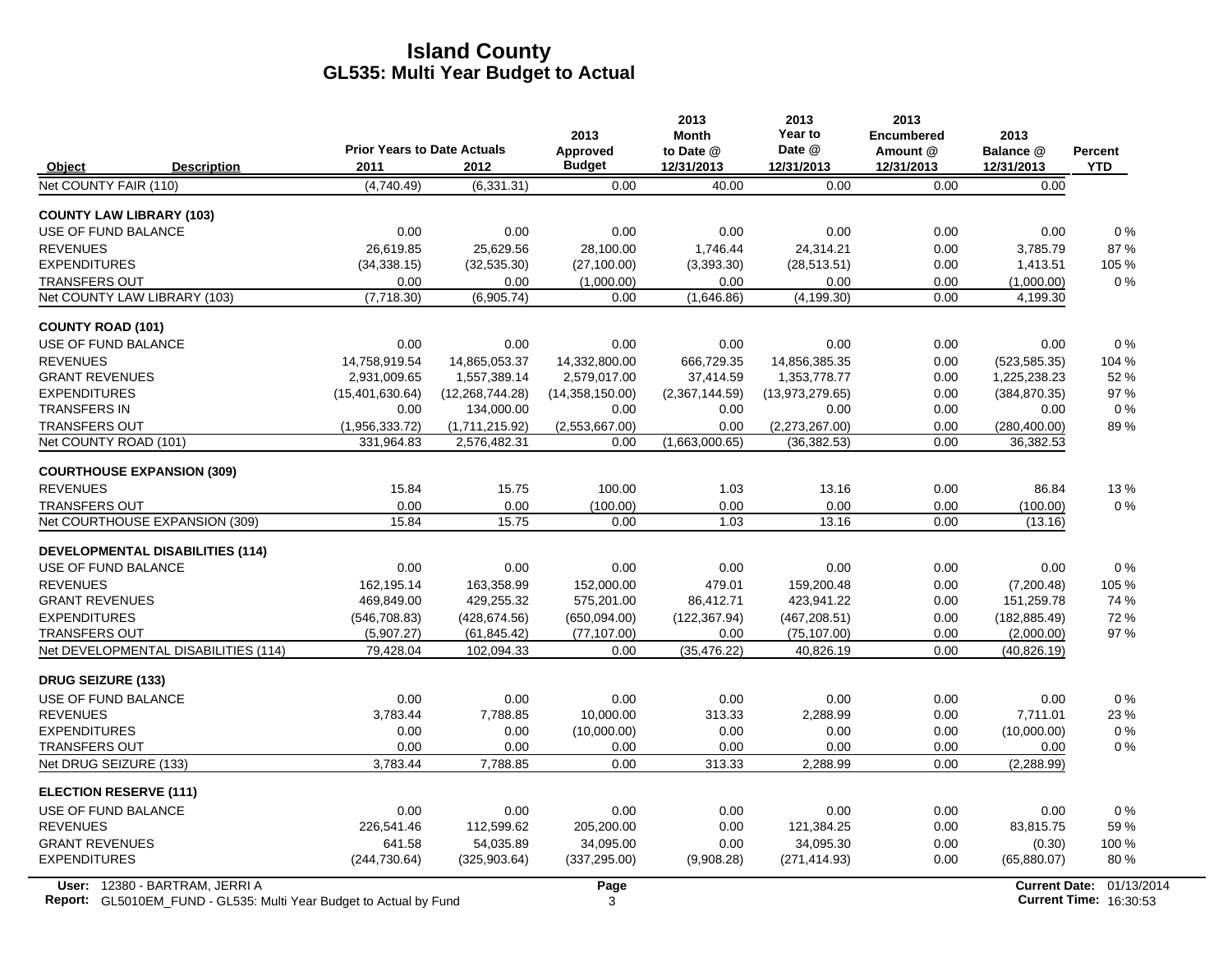|                                        | <b>Prior Years to Date Actuals</b> |               | 2013                      | 2013<br><b>Month</b>    | 2013<br>Year to      | 2013<br><b>Encumbered</b> | 2013                    |                       |
|----------------------------------------|------------------------------------|---------------|---------------------------|-------------------------|----------------------|---------------------------|-------------------------|-----------------------|
| Object<br><b>Description</b>           | 2011                               | 2012          | Approved<br><b>Budget</b> | to Date @<br>12/31/2013 | Date @<br>12/31/2013 | Amount @<br>12/31/2013    | Balance @<br>12/31/2013 | Percent<br><b>YTD</b> |
| <b>TRANSFERS IN</b>                    | 200,000.00                         | 245,000.00    | 100,000.00                | 0.00                    | 100,000.00           | 0.00                      | 0.00                    | 100 %                 |
| <b>TRANSFERS OUT</b>                   | (1, 267.85)                        | (3,461.75)    | (2,000.00)                | 0.00                    | 0.00                 | 0.00                      | (2,000.00)              | $0\%$                 |
| Net ELECTION RESERVE (111)             | 181, 184. 55                       | 82,270.12     | 0.00                      | (9,908.28)              | (15,935.38)          | 0.00                      | 15,935.38               |                       |
| <b>ENHANCED 911 (140)</b>              |                                    |               |                           |                         |                      |                           |                         |                       |
| <b>REVENUES</b>                        | 838,375.91                         | 770,751.77    | 768,000.00                | 62,953.43               | 760,068.25           | 0.00                      | 7,931.75                | 99 %                  |
| <b>GRANT REVENUES</b>                  | 48.042.80                          | 32.849.73     | 0.00                      | 0.00                    | 0.00                 | 0.00                      | 0.00                    | $0\%$                 |
| <b>EXPENDITURES</b>                    | (884, 831.60)                      | (802, 101.50) | (765, 500.00)             | (62, 953.43)            | (760,068.25)         | 0.00                      | (5,431.75)              | 99 %                  |
| <b>TRANSFERS IN</b>                    | 0.00                               | 0.00          | 0.00                      | (4,500.00)              | 0.00                 | 0.00                      | 0.00                    | 0%                    |
| <b>TRANSFERS OUT</b>                   | (1,587.11)                         | (1,500.00)    | (2,500.00)                | 0.00                    | (1,500.00)           | 0.00                      | (1,000.00)              | 60 %                  |
| Net ENHANCED 911 (140)                 | 0.00                               | (0.00)        | 0.00                      | (4,500.00)              | (1,500.00)           | 0.00                      | 1,500.00                |                       |
| <b>EXTENSION SERVICES (160)</b>        |                                    |               |                           |                         |                      |                           |                         |                       |
| USE OF FUND BALANCE                    | 0.00                               | 0.00          | 6,701.00                  | 0.00                    | 0.00                 | 0.00                      | 6,701.00                | 0%                    |
| <b>REVENUES</b>                        | 236,346.34                         | 117,358.91    | 145,587.00                | 39,401.94               | 128,649.94           | 0.00                      | 16,937.06               | 88%                   |
| <b>GRANT REVENUES</b>                  | 159.408.06                         | 105.970.26    | 104.304.00                | 24.202.50               | 117.950.55           | 0.00                      | (13,646.55)             | 113%                  |
| <b>EXPENDITURES</b>                    | (402, 869.04)                      | (351, 175.21) | (359, 112.00)             | (49, 227.60)            | (390, 349.11)        | 0.00                      | 31,237.11               | 109 %                 |
| <b>TRANSFERS IN</b>                    | 95,950.00                          | 100,133.00    | 103,520.00                | 0.00                    | 103,520.00           | 0.00                      | 0.00                    | 100 %                 |
| <b>TRANSFERS OUT</b>                   | (200.92)                           | (598.68)      | (1,000.00)                | 0.00                    | 0.00                 | 0.00                      | (1,000.00)              | $0\%$                 |
| Net EXTENSION SERVICES (160)           | 88.634.44                          | (28, 311.72)  | 0.00                      | 14,376.84               | (40, 228.62)         | 0.00                      | 40,228.62               |                       |
| <b>FAMILY RES CTR CAMANO (143)</b>     |                                    |               |                           |                         |                      |                           |                         |                       |
| USE OF FUND BALANCE                    | 0.00                               | 0.00          | 9,574.00                  | 0.00                    | 0.00                 | 0.00                      | 9,574.00                | 0%                    |
| <b>REVENUES</b>                        | 38,976.24                          | 42,114.82     | 41,572.00                 | 614.06                  | 34,592.92            | 0.00                      | 6,979.08                | 83%                   |
| <b>EXPENDITURES</b>                    | (48, 430.96)                       | (48, 165.45)  | (50, 146.00)              | (5,555.53)              | (49, 857.49)         | 0.00                      | (288.51)                | 99%                   |
| <b>TRANSFERS OUT</b>                   | 0.00                               | 0.00          | (1,000.00)                | 0.00                    | 0.00                 | 0.00                      | (1,000.00)              | 0%                    |
| Net FAMILY RES CTR CAMANO (143)        | (9,454.72)                         | (6,050.63)    | 0.00                      | (4,941.47)              | (15, 264.57)         | 0.00                      | 15,264.57               |                       |
| <b>FAMILY RES CTR OAK HARBOR (141)</b> |                                    |               |                           |                         |                      |                           |                         |                       |
| USE OF FUND BALANCE                    | 0.00                               | 0.00          | 0.00                      | 0.00                    | 0.00                 | 0.00                      | 0.00                    | 0%                    |
| <b>REVENUES</b>                        | 53,446.08                          | 53,023.86     | 56,937.00                 | 4,372.78                | 52,473.36            | 0.00                      | 4,463.64                | 92%                   |
| <b>EXPENDITURES</b>                    | (50,676.02)                        | (50,088.90)   | (55, 937.00)              | (4,741.01)              | (49,363.06)          | 0.00                      | (6, 573.94)             | 88%                   |
| <b>TRANSFERS OUT</b>                   | 0.00                               | 0.00          | (1,000.00)                | 0.00                    | 0.00                 | 0.00                      | (1,000.00)              | $0\%$                 |
| Net FAMILY RES CTR OAK HARBOR (141)    | 2,770.06                           | 2,934.96      | 0.00                      | (368.23)                | 3,110.30             | 0.00                      | (3, 110.30)             |                       |
| <b>FAMILY RES CTR SO WHIDBEY (142)</b> |                                    |               |                           |                         |                      |                           |                         |                       |
| <b>REVENUES</b>                        | 5.500.00                           | 6.000.00      | 3.400.00                  | 1.000.00                | 6.500.00             | 0.00                      | (3,100.00)              | 191%                  |
| <b>EXPENDITURES</b>                    | (324.00)                           | (99.00)       | (2,400.00)                | (15.00)                 | (410.28)             | 0.00                      | (1,989.72)              | 17%                   |
| <b>TRANSFERS OUT</b>                   | 0.00                               | 0.00          | (1,000.00)                | 0.00                    | 0.00                 | 0.00                      | (1,000.00)              | 0%                    |
| Net FAMILY RES CTR SO WHIDBEY (142)    | 5,176.00                           | 5,901.00      | 0.00                      | 985.00                  | 6,089.72             | 0.00                      | (6,089.72)              |                       |
| <b>FEDERAL ASSET FORFEITURE (147)</b>  |                                    |               |                           |                         |                      |                           |                         |                       |
| USE OF FUND BALANCE                    | 0.00                               | 0.00          | 0.00                      | 0.00                    | 0.00                 | 0.00                      | 0.00                    | 0%                    |
| User: 12380 - BARTRAM, JERRI A         |                                    |               | Page                      |                         |                      |                           | <b>Current Date:</b>    | 01/13/2014            |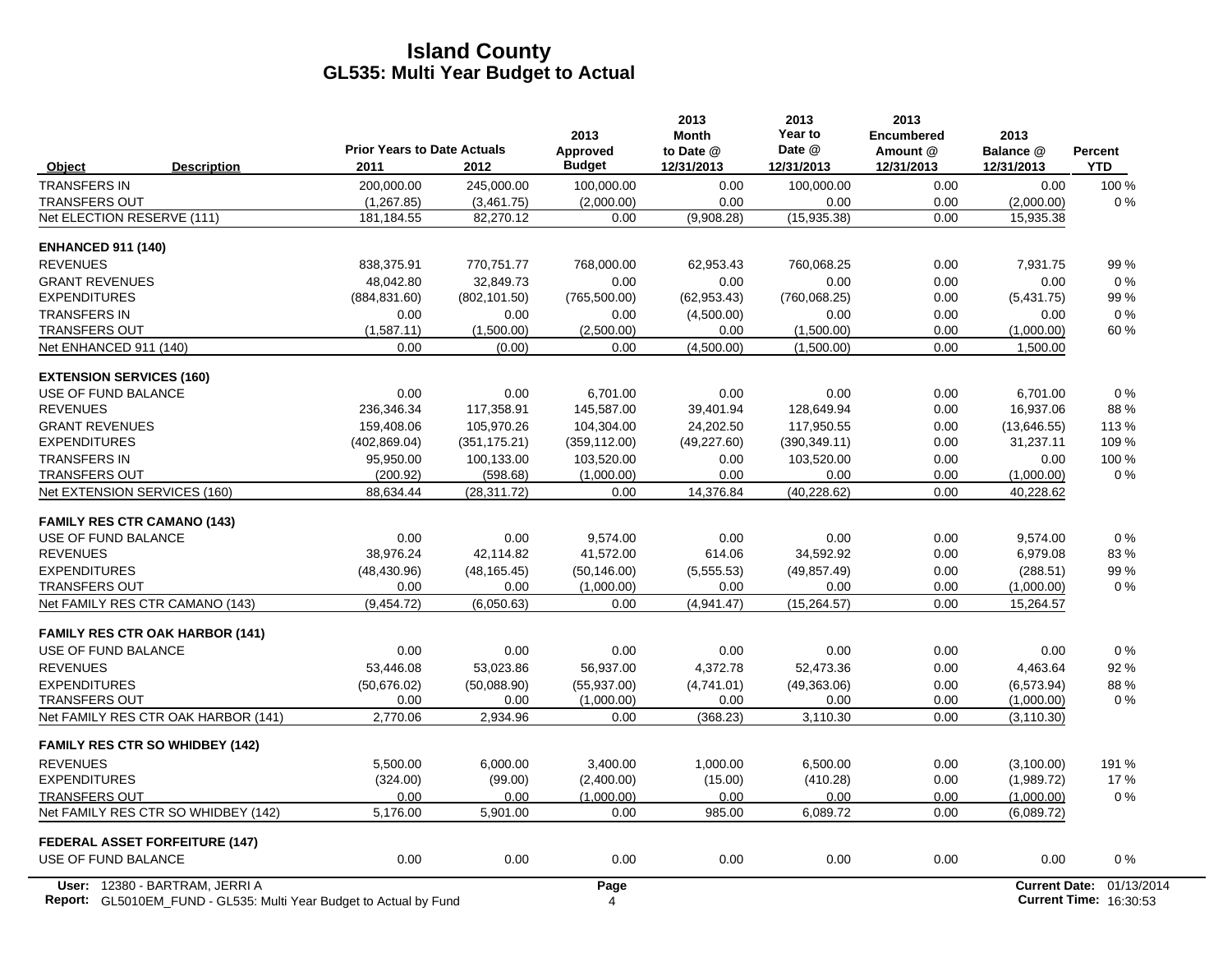|                                      |                                           |                                            |               | 2013                      | 2013<br><b>Month</b>    | 2013<br>Year to      | 2013<br><b>Encumbered</b> | 2013                    |                       |
|--------------------------------------|-------------------------------------------|--------------------------------------------|---------------|---------------------------|-------------------------|----------------------|---------------------------|-------------------------|-----------------------|
| Object                               | <b>Description</b>                        | <b>Prior Years to Date Actuals</b><br>2011 | 2012          | Approved<br><b>Budget</b> | to Date @<br>12/31/2013 | Date @<br>12/31/2013 | Amount @<br>12/31/2013    | Balance @<br>12/31/2013 | Percent<br><b>YTD</b> |
| <b>REVENUES</b>                      |                                           | 0.32                                       | 0.32          | 5,100.00                  | 0.02                    | 0.27                 | 0.00                      | 5,099.73                | $0\%$                 |
| <b>EXPENDITURES</b>                  |                                           | (2, 148.00)                                | 0.00          | (5,000.00)                | 0.00                    | 0.00                 | 0.00                      | (5,000.00)              | 0%                    |
| TRANSFERS OUT                        |                                           | 0.00                                       | 0.00          | (100.00)                  | 0.00                    | 0.00                 | 0.00                      | (100.00)                | $0\%$                 |
|                                      | Net FEDERAL ASSET FORFEITURE (147)        | (2, 147.68)                                | 0.32          | 0.00                      | 0.02                    | 0.27                 | 0.00                      | (0.27)                  |                       |
| <b>FIRE PERMIT PROGRAM (115)</b>     |                                           |                                            |               |                           |                         |                      |                           |                         |                       |
| <b>REVENUES</b>                      |                                           | 35,214.26                                  | 25,172.55     | 44,760.00                 | 4,491.04                | 61,742.19            | 0.00                      | (16,982.19)             | 138 %                 |
| <b>GRANT REVENUES</b>                |                                           | 0.00                                       | 21,625.00     | 0.00                      | 0.00                    | 0.00                 | 0.00                      | 0.00                    | $0\%$                 |
| <b>EXPENDITURES</b>                  |                                           | (53,083.72)                                | (44, 346.93)  | (43,760.00)               | 9,490.58                | (25, 129.82)         | 0.00                      | (18,630.18)             | 57 %                  |
| <b>TRANSFERS OUT</b>                 |                                           | 0.00                                       | 0.00          | (1,000.00)                | 0.00                    | 0.00                 | 0.00                      | (1,000.00)              | $0\%$                 |
| Net FIRE PERMIT PROGRAM (115)        |                                           | (17,869.46)                                | 2,450.62      | 0.00                      | 13,981.62               | 36,612.37            | 0.00                      | (36,612.37)             |                       |
|                                      | <b>HISTORICAL PRESERVATION FUND (180)</b> |                                            |               |                           |                         |                      |                           |                         |                       |
| USE OF FUND BALANCE                  |                                           | 0.00                                       | 0.00          | 0.00                      | 0.00                    | 0.00                 | 0.00                      | 0.00                    | $0\%$                 |
| <b>REVENUES</b>                      |                                           | 20,206.00                                  | 23,539.00     | 22,000.00                 | 1,376.00                | 23,682.00            | 0.00                      | (1,682.00)              | 108 %                 |
| <b>EXPENDITURES</b>                  |                                           | (26, 983.78)                               | (15, 422.84)  | (8,000.00)                | 0.00                    | (8,000.00)           | 0.00                      | 0.00                    | 100 %                 |
| <b>TRANSFERS IN</b>                  |                                           | 0.00                                       | 0.00          | 0.00                      | 0.00                    | 0.00                 | 0.00                      | 0.00                    | $0\%$                 |
| <b>TRANSFERS OUT</b>                 |                                           | (12,000.00)                                | (12,000.00)   | (14,000.00)               | 0.00                    | (12,000.00)          | 0.00                      | (2,000.00)              | 86 %                  |
|                                      | Net HISTORICAL PRESERVATION FUND (180)    | (18, 777.78)                               | (3,883.84)    | 0.00                      | 1,376.00                | 3,682.00             | 0.00                      | (3,682.00)              |                       |
| <b>HOMELESS HOUSING (106)</b>        |                                           |                                            |               |                           |                         |                      |                           |                         |                       |
| USE OF FUND BALANCE                  |                                           | 0.00                                       | 0.00          | 0.00                      | 0.00                    | 0.00                 | 0.00                      | 0.00                    | 0%                    |
| <b>REVENUES</b>                      |                                           | 380.431.57                                 | 463,654.22    | 435,600.00                | 32,160.98               | 507.500.96           | 0.00                      | (71,900.96)             | 117%                  |
| <b>GRANT REVENUES</b>                |                                           | 157,734.17                                 | 66,827.38     | 433,876.00                | 1,258.28                | 205,677.58           | 0.00                      | 228,198.42              | 47 %                  |
| <b>EXPENDITURES</b>                  |                                           | (358, 714.54)                              | (346, 654.75) | (843, 876.00)             | (61, 383.32)            | (528, 846.73)        | 0.00                      | (315,029.27)            | 63%                   |
| <b>TRANSFERS OUT</b>                 |                                           | (1,587.40)                                 | (32, 230.00)  | (25,600.00)               | 0.00                    | (24,600.00)          | 0.00                      | (1,000.00)              | 96 %                  |
| Net HOMELESS HOUSING (106)           |                                           | 177,863.80                                 | 151,596.85    | 0.00                      | (27,964.06)             | 159,731.81           | 0.00                      | (159, 731.81)           |                       |
| <b>HUMAN SERVICES FUND (129)</b>     |                                           |                                            |               |                           |                         |                      |                           |                         |                       |
| <b>REVENUES</b>                      |                                           | 0.00                                       | 106.89        | 0.00                      | 0.00                    | 511.60               | 0.00                      | (511.60)                | 0%                    |
| <b>GRANT REVENUES</b>                |                                           | 0.00                                       | 156,967.56    | 182,484.00                | 13,875.00               | 131,841.14           | 0.00                      | 50,642.86               | 72 %                  |
| <b>EXPENDITURES</b>                  |                                           | 0.00                                       | (370.934.28)  | (389, 335.00)             | (62, 196.59)            | (408, 116.61)        | 0.00                      | 18,781.61               | 105 %                 |
| <b>TRANSFERS IN</b>                  |                                           | 0.00                                       | 211,625.00    | 206,851.00                | 0.00                    | 206,851.00           | 0.00                      | 0.00                    | 100 %                 |
| <b>TRANSFERS OUT</b>                 |                                           | 0.00                                       | (106.89)      | 0.00                      | 0.00                    | 0.00                 | 0.00                      | 0.00                    | $0\%$                 |
| Net HUMAN SERVICES FUND (129)        |                                           | 0.00                                       | (2,341.72)    | 0.00                      | (48, 321.59)            | (68, 912.87)         | 0.00                      | 68,912.87               |                       |
| <b>JOINT TOURISM PROMOTION (146)</b> |                                           |                                            |               |                           |                         |                      |                           |                         |                       |
| USE OF FUND BALANCE                  |                                           | 0.00                                       | 0.00          | 30,000.00                 | 0.00                    | 0.00                 | 0.00                      | 30,000.00               | $0\%$                 |
| <b>REVENUES</b>                      |                                           | 235, 181.67                                | 208,236.90    | 221,000.00                | 14,527.76               | 246,609.01           | 0.00                      | (25,609.01)             | 112 %                 |
| <b>EXPENDITURES</b>                  |                                           | (231, 552.96)                              | (248, 019.24) | (250,000.00)              | (34, 647.22)            | (234, 837.65)        | 0.00                      | (15, 162.35)            | 94 %                  |
| <b>TRANSFERS OUT</b>                 |                                           | 0.00                                       | 0.00          | (1.000.00)                | 0.00                    | 0.00                 | 0.00                      | (1,000.00)              | 0%                    |
|                                      | Net JOINT TOURISM PROMOTION (146)         | 3,628.71                                   | (39, 782.34)  | 0.00                      | (20, 119.46)            | 11,771.36            | 0.00                      | (11, 771.36)            |                       |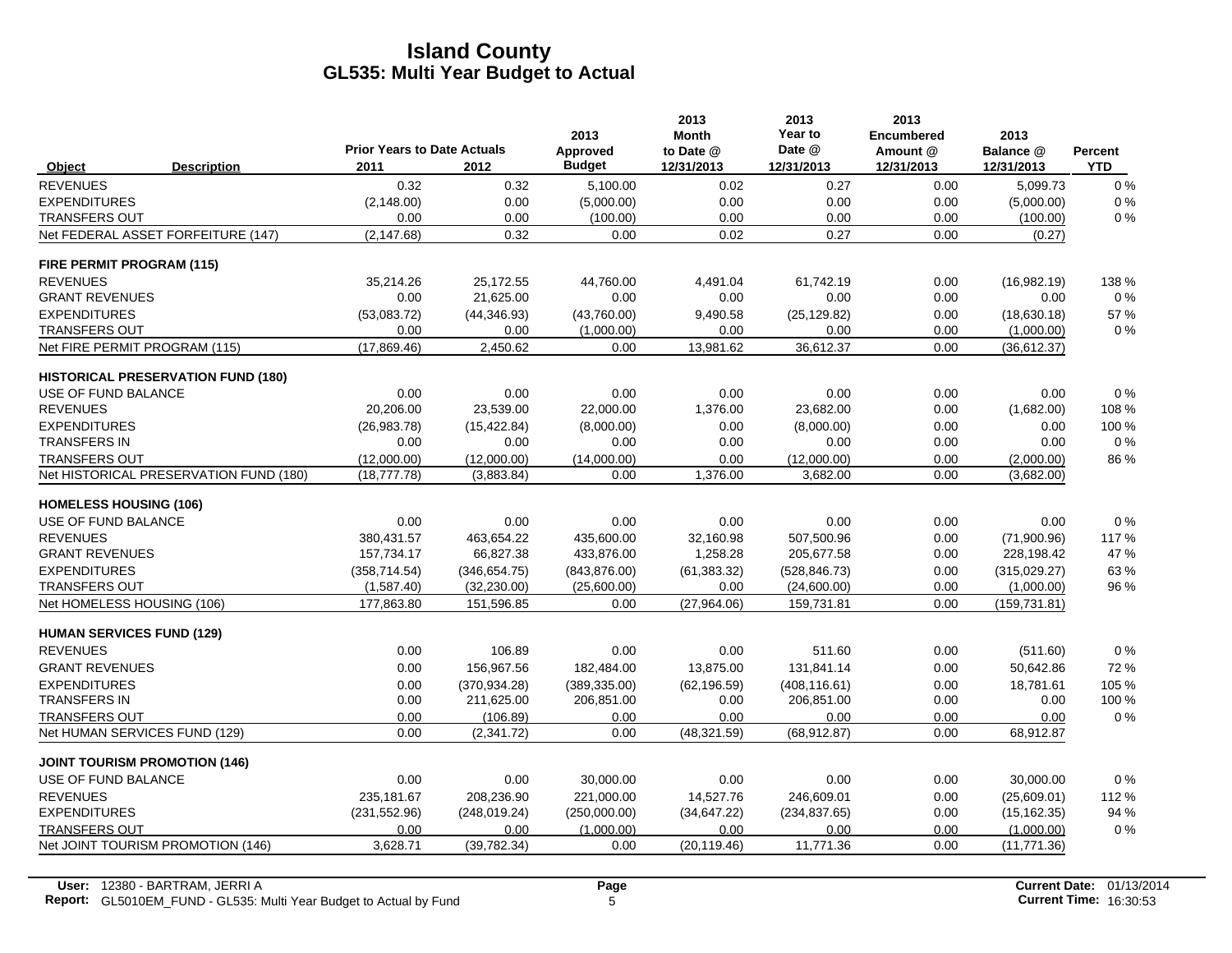|                                             | <b>Prior Years to Date Actuals</b> |                | 2013<br>Approved | 2013<br><b>Month</b><br>to Date @ | 2013<br>Year to<br>Date @ | 2013<br><b>Encumbered</b><br>Amount @ | 2013<br>Balance @    | Percent    |
|---------------------------------------------|------------------------------------|----------------|------------------|-----------------------------------|---------------------------|---------------------------------------|----------------------|------------|
| <b>Description</b><br>Object                | 2011                               | 2012           | <b>Budget</b>    | 12/31/2013                        | 12/31/2013                | 12/31/2013                            | 12/31/2013           | <b>YTD</b> |
| <b>JUVENILE DETENTION CENTER (145)</b>      |                                    |                |                  |                                   |                           |                                       |                      |            |
| USE OF FUND BALANCE                         | 0.00                               | 0.00           | 0.00             | 0.00                              | 0.00                      | 0.00                                  | 0.00                 | 0%         |
| <b>REVENUES</b>                             | 745,092.43                         | 735,942.68     | 732,573.00       | 63,194.25                         | 779,987.59                | 0.00                                  | (47, 414.59)         | 106 %      |
| <b>GRANT REVENUES</b>                       | 6,007.99                           | 12,760.36      | 8,000.00         | 456.28                            | 8,676.14                  | 0.00                                  | (676.14)             | 108 %      |
| <b>EXPENDITURES</b>                         | (1,018,026.22)                     | (1,087,831.34) | (1,042,973.00)   | (137, 045.57)                     | (1,070,419.64)            | 0.00                                  | 27,446.64            | 103 %      |
| <b>TRANSFERS IN</b>                         | 403.000.00                         | 350.000.00     | 350,000.00       | 0.00                              | 350.000.00                | 0.00                                  | 0.00                 | 100 %      |
| <b>TRANSFERS OUT</b>                        | (45, 400.00)                       | (42,500.00)    | (47,600.00)      | 0.00                              | (46,600.00)               | 0.00                                  | (1,000.00)           | 98 %       |
| Net JUVENILE DETENTION CENTER (145)         | 90,674.20                          | (31,628.30)    | 0.00             | (73, 395.04)                      | 21,644.09                 | 0.00                                  | (21, 644.09)         |            |
| <b>LOW-INCOME HOUSING SURCHARGE (105)</b>   |                                    |                |                  |                                   |                           |                                       |                      |            |
| USE OF FUND BALANCE                         | 0.00                               | 0.00           | 0.00             | 0.00                              | 0.00                      | 0.00                                  | 0.00                 | 0%         |
| <b>REVENUES</b>                             | 93,870.42                          | 106,691.33     | 106,421.00       | 6,453.59                          | 107,173.50                | 0.00                                  | (752.50)             | 101 %      |
| <b>EXPENDITURES</b>                         | (25,000.00)                        | (131, 388.08)  | (101,000.00)     | 0.00                              | 0.00                      | 0.00                                  | (101,000.00)         | 0%         |
| <b>TRANSFERS OUT</b>                        | 0.00                               | (13,599.00)    | (5,421.00)       | 0.00                              | (4,421.00)                | 0.00                                  | (1,000.00)           | 82%        |
| Net LOW-INCOME HOUSING SURCHARGE (105)      | 68,870.42                          | (38, 295.75)   | 0.00             | 6,453.59                          | 102,752.50                | 0.00                                  | (102, 752.50)        |            |
| <b>MENTAL HEALTH (113)</b>                  |                                    |                |                  |                                   |                           |                                       |                      |            |
| USE OF FUND BALANCE                         | 0.00                               | 0.00           | 0.00             | 0.00                              | 0.00                      | 0.00                                  | 0.00                 | $0\%$      |
| <b>REVENUES</b>                             | 161,600.88                         | 162,030.29     | 152,000.00       | 479.00                            | 159,200.46                | 0.00                                  | (7,200.46)           | 105 %      |
| <b>GRANT REVENUES</b>                       | 129,577.69                         | 70,244.07      | 170,490.00       | 53,386.38                         | 89,117.61                 | 0.00                                  | 81,372.39            | 52%        |
| <b>EXPENDITURES</b>                         | (266, 476.11)                      | (200, 890.82)  | (297, 741.00)    | (61, 429.70)                      | (241, 405.22)             | 0.00                                  | (56, 335.78)         | 81%        |
| <b>TRANSFERS OUT</b>                        | (5,312.89)                         | (28,088.83)    | (23,780.00)      | 0.00                              | (21,780.00)               | 0.00                                  | (2,000.00)           | 92%        |
| Net MENTAL HEALTH (113)                     | 19,389.57                          | 3,294.71       | 969.00           | (7, 564.32)                       | (14, 867.15)              | 0.00                                  | 15,836.15            |            |
| <b>MH THERAPEUTIC COURT SALES TAX (126)</b> |                                    |                |                  |                                   |                           |                                       |                      |            |
| USE OF FUND BALANCE                         | 0.00                               | 0.00           | 325,057.00       | 0.00                              | 0.00                      | 0.00                                  | 325.057.00           | $0\%$      |
| <b>REVENUES</b>                             | 747,522.19                         | 745,876.91     | 723,000.00       | 63.116.36                         | 778.927.94                | 0.00                                  | (55, 927.94)         | 108 %      |
| <b>GRANT REVENUES</b>                       | 35,336.84                          | 23,622.13      | 28,333.00        | (3,031.06)                        | 2,629.93                  | 0.00                                  | 25,703.07            | 9%         |
| <b>EXPENDITURES</b>                         | (657, 474.96)                      | (757, 389.00)  | (936, 654.00)    | (109, 843.65)                     | (858,008.47)              | 0.00                                  | (78, 645.53)         | 92%        |
| <b>TRANSFERS IN</b>                         | 0.00                               | 0.00           | 0.00             | 0.00                              | 0.00                      | 0.00                                  | 0.00                 | 0%         |
| <b>TRANSFERS OUT</b>                        | (60.262.33)                        | (125, 458.81)  | (139.736.00)     | 0.00                              | (140, 736.00)             | 0.00                                  | 1,000.00             | 101 %      |
| Net MH THERAPEUTIC COURT SALES TAX (126)    | 65,121.74                          | (113, 348.77)  | 0.00             | (49, 758.35)                      | (217, 186.60)             | 0.00                                  | 217,186.60           |            |
| <b>NATURAL RESOURCES FUND (165)</b>         |                                    |                |                  |                                   |                           |                                       |                      |            |
| <b>REVENUES</b>                             | 0.00                               | 2,471.40       | 0.00             | 0.00                              | 3,462.87                  | 0.00                                  | (3,462.87)           | 0%         |
| <b>GRANT REVENUES</b>                       | 0.00                               | 154,492.04     | 289,303.00       | (0.10)                            | 179,124.80                | 0.00                                  | 110,178.20           | 62 %       |
| <b>EXPENDITURES</b>                         | 0.00                               | (371, 167.38)  | (519, 303.00)    | (42,980.09)                       | (417, 676.80)             | 0.00                                  | (101, 626.20)        | 80%        |
| <b>TRANSFERS IN</b>                         | 0.00<br>0.00                       | 202,000.00     | 230,000.00       | 230,000.00                        | 230,000.00                | 0.00<br>0.00                          | 0.00                 | 100 %      |
| Net NATURAL RESOURCES FUND (165)            |                                    | (12, 203.94)   | 0.00             | 187,019.81                        | (5,089.13)                |                                       | 5,089.13             |            |
| PATHS & TRAILS (137)                        |                                    |                |                  |                                   |                           |                                       |                      |            |
| <b>REVENUES</b>                             | 10,798.62                          | 10,656.01      | 1,000.00         | 0.00                              | 0.00                      | 0.00                                  | 1,000.00             | 0%         |
| <b>GRANT REVENUES</b>                       | 143,668.39                         | 982.88         | 340,000.00       | 0.00                              | 104,031.58                | 0.00                                  | 235,968.42           | 31 %       |
| User: 12380 - BARTRAM, JERRI A              |                                    |                | Page             |                                   |                           |                                       | <b>Current Date:</b> | 01/13/2014 |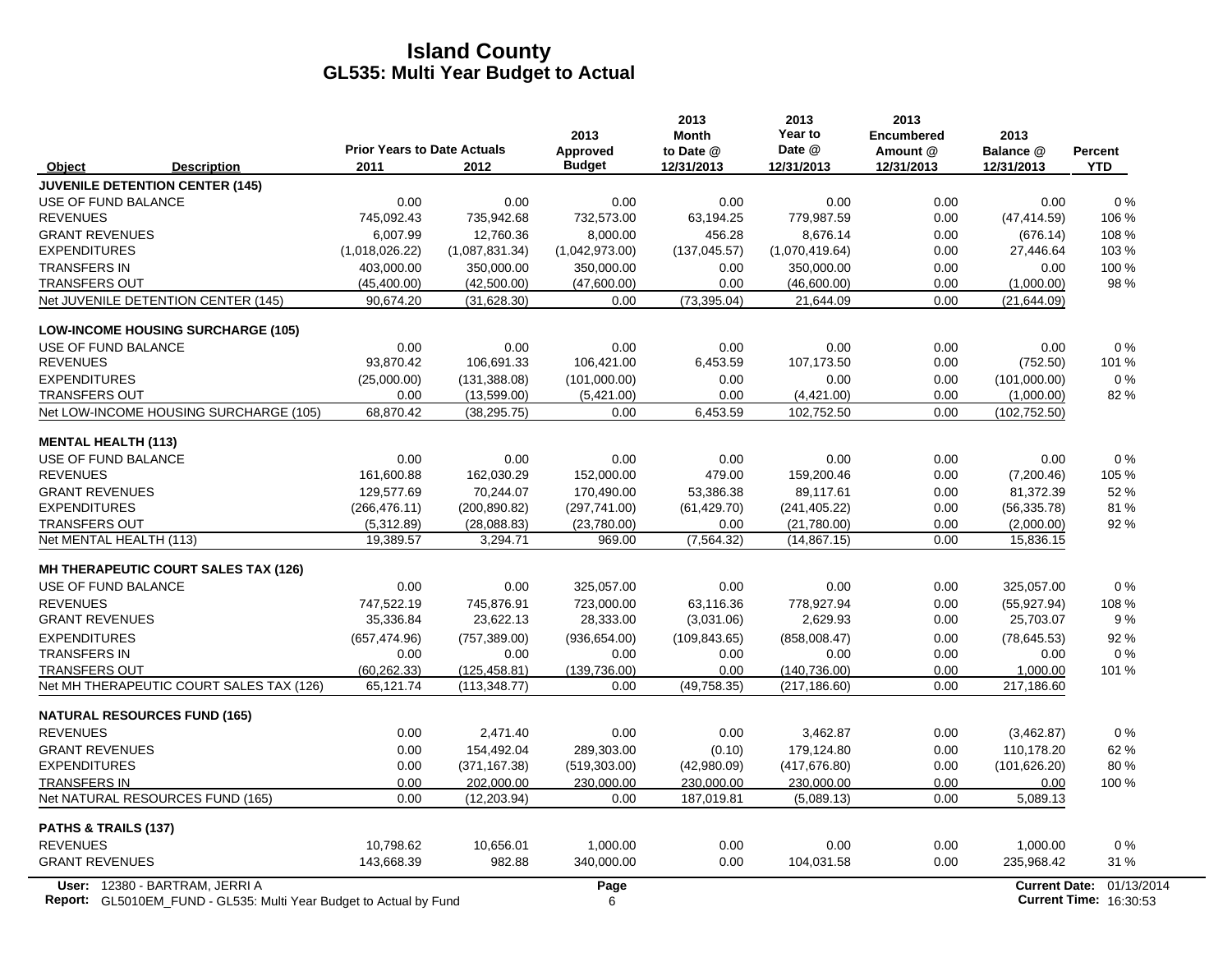|                                                                                                             | <b>Prior Years to Date Actuals</b> |                | 2013<br>Approved       | 2013<br><b>Month</b><br>to Date @ | 2013<br>Year to<br>Date @ | 2013<br>Encumbered<br>Amount @ | 2013<br>Balance @ | Percent                                            |
|-------------------------------------------------------------------------------------------------------------|------------------------------------|----------------|------------------------|-----------------------------------|---------------------------|--------------------------------|-------------------|----------------------------------------------------|
| <b>Description</b><br>Object                                                                                | 2011                               | 2012           | <b>Budget</b>          | 12/31/2013                        | 12/31/2013                | 12/31/2013                     | 12/31/2013        | <b>YTD</b>                                         |
| <b>EXPENDITURES</b>                                                                                         | (115, 949.45)                      | (56, 381.91)   | (654,300.00)           | (624.87)                          | (61, 352.79)              | 0.00                           | (592, 947.21)     | 9%                                                 |
| <b>TRANSFERS IN</b>                                                                                         | 85,000.00                          | 0.00           | 314,300.00             | 0.00                              | 314,300.00                | 0.00                           | 0.00              | 100 %                                              |
| <b>TRANSFERS OUT</b>                                                                                        | 0.00                               | (44.20)        | (1,000.00)             | 0.00                              | 0.00                      | 0.00                           | (1,000.00)        | $0\%$                                              |
| Net PATHS & TRAILS (137)                                                                                    | 123,517.56                         | (44, 787.22)   | 0.00                   | (624.87)                          | 356,978.79                | 0.00                           | (356, 978.79)     |                                                    |
| <b>PUBLIC HEALTH POOLING (104)</b>                                                                          |                                    |                |                        |                                   |                           |                                |                   |                                                    |
| USE OF FUND BALANCE                                                                                         | 0.00                               | 0.00           | 0.00                   | 0.00                              | 0.00                      | 0.00                           | 0.00              | $0\%$                                              |
| <b>REVENUES</b>                                                                                             | 1,302,009.90                       | 1,293,562.08   | 1,282,931.00           | 107,920.39                        | 1,010,420.12              | 0.00                           | 272,510.88        | 79 %                                               |
| <b>GRANT REVENUES</b>                                                                                       | 1,323,337.04                       | 1,064,730.45   | 1,240,187.00           | 79,810.57                         | 863,340.30                | 0.00                           | 376,846.70        | 70 %                                               |
| <b>EXPENDITURES</b>                                                                                         | (2,909,515.52)                     | (2,434,665.64) | (2,706,558.74)         | (342, 874.59)                     | (2,647,214.10)            | 0.00                           | (59, 344.64)      | 98%                                                |
| <b>TRANSFERS IN</b>                                                                                         | 425,274.00                         | 473,237.00     | 305,807.00             | 0.00                              | 293,237.00                | 0.00                           | 12,570.00         | 96 %                                               |
| <b>TRANSFERS OUT</b>                                                                                        | (114, 554.28)                      | (101,067.00)   | (122, 367.00)          | 0.00                              | (117, 367.00)             | 0.00                           | (5,000.00)        | 96 %                                               |
| Net PUBLIC HEALTH POOLING (104)                                                                             | 26,551.14                          | 295,796.89     | (0.74)                 | (155, 143.63)                     | (597, 583.68)             | 0.00                           | 597,582.94        |                                                    |
| <b>PUBLIC WORKS (139)</b>                                                                                   |                                    |                |                        |                                   |                           |                                |                   |                                                    |
| USE OF FUND BALANCE                                                                                         | 0.00                               | 0.00           | 11,275.00              | 0.00                              | 0.00                      | 0.00                           | 11,275.00         | $0\%$                                              |
| <b>REVENUES</b>                                                                                             | 1,838.11                           | 9,955.25       | 53,000.00              | 0.00                              | 0.00                      | 0.00                           | 53,000.00         | $0\%$                                              |
| <b>EXPENDITURES</b>                                                                                         | (419, 887.65)                      | (440, 171.80)  | (465, 275.00)          | (60, 648.60)                      | (460, 045.18)             | 0.00                           | (5,229.82)        | 99 %                                               |
| <b>TRANSFERS IN</b>                                                                                         | 431,600.00                         | 405,000.00     | 404,000.00             | 0.00                              | 404,000.00                | 0.00                           | 0.00              | 100 %                                              |
| <b>TRANSFERS OUT</b>                                                                                        | (1,838.11)                         | (2,715.34)     | (3,000.00)             | 0.00                              | 0.00                      | 0.00                           | (3,000.00)        | $0\%$                                              |
| Net PUBLIC WORKS (139)                                                                                      | 11,712.35                          | (27, 931.89)   | 0.00                   | (60, 648.60)                      | (56,045.18)               | 0.00                           | 56,045.18         |                                                    |
| <b>REET 1 CAPITAL IMPROVEMENTS (134)</b>                                                                    |                                    |                |                        |                                   |                           |                                |                   |                                                    |
| USE OF FUND BALANCE                                                                                         | 0.00                               | 0.00           | 318,500.00             | 0.00                              | 0.00                      | 0.00                           | 318,500.00        | 0%                                                 |
| <b>REVENUES</b>                                                                                             | 643,981.18                         | 730,271.34     | 620,000.00             | 93,411.13                         | 962,585.27                | 0.00                           | (342, 585.27)     | 155 %                                              |
| <b>GRANT REVENUES</b>                                                                                       | 0.00                               | 0.00           | 0.00                   | 49,990.00                         | 139,990.00                | 0.00                           | (139,990.00)      | $0\%$                                              |
| <b>EXPENDITURES</b>                                                                                         | (1, 125, 554.24)                   | (494, 139.23)  | (806, 500.00)          | (384, 792.12)                     | (805, 640.72)             | 0.00                           | (859.28)          | 100 %                                              |
| <b>TRANSFERS IN</b>                                                                                         | 0.00                               | 0.00           | 0.00                   | 0.00                              | 0.00                      | 0.00                           | 0.00              | $0\%$                                              |
| <b>TRANSFERS OUT</b>                                                                                        | (94, 166.43)                       | (194, 896.24)  | (132.000.00)           | 0.00                              | (98.000.00)               | 0.00                           | (34.000.00)       | 74 %                                               |
| Net REET 1 CAPITAL IMPROVEMENTS (134)                                                                       | (575, 739.49)                      | 41,235.87      | 0.00                   | (241, 390.99)                     | 198,934.55                | 0.00                           | (198, 934.55)     |                                                    |
| <b>REET 2 CAPITAL FACILITIES (135)</b>                                                                      |                                    |                |                        |                                   |                           |                                |                   |                                                    |
| USE OF FUND BALANCE                                                                                         | 0.00                               | 0.00           | 493,655.00             | 0.00                              | 0.00                      | 0.00                           | 493,655.00        | 0%                                                 |
| <b>REVENUES</b>                                                                                             | 676,717.25                         | 735,521.67     | 622,700.00             | 93,411.13                         | 965,797.26                | 0.00                           | (343,097.26)      | 155 %                                              |
| <b>GRANT REVENUES</b>                                                                                       | 0.00                               | 0.00           | 0.00                   | 0.00                              | 0.00                      | 0.00                           | 0.00              | $0\%$                                              |
| <b>EXPENDITURES</b>                                                                                         | (555, 813.62)                      | (496, 935.73)  | (636, 500.00)          | (426, 171.37)                     | (500, 491.48)             | 0.00                           | (136,008.52)      | 79 %                                               |
| <b>TRANSFERS IN</b>                                                                                         | 9,269.64                           | 0.00           | 0.00                   | 0.00                              | 0.00                      | 0.00                           | 0.00              | $0\%$                                              |
| <b>TRANSFERS OUT</b>                                                                                        | (203, 843.33)                      | (557, 150.68)  | (479.855.00)           | 0.00                              | (457, 155.00)             | 0.00                           | (22,700.00)       | 95 %                                               |
| Net REET 2 CAPITAL FACILITIES (135)                                                                         | (73,670.06)                        | (318, 564.74)  | 0.00                   | (332,760.24)                      | 8,150.78                  | 0.00                           | (8, 150.78)       |                                                    |
| <b>REET ELECTRONIC TECHNOLOGY (150)</b>                                                                     |                                    |                |                        |                                   |                           |                                |                   |                                                    |
| USE OF FUND BALANCE                                                                                         | 0.00                               | 0.00           | 5,100.00               | 0.00                              | 0.00                      | 0.00                           | 5,100.00          | $0\%$                                              |
| <b>REVENUES</b>                                                                                             | 209.00                             | 240.44         | 1,000.00               | 0.00                              | 0.00                      | 0.00                           | 1,000.00          | 0%                                                 |
| User: 12380 - BARTRAM, JERRI A<br><b>Report:</b> GL5010EM FUND - GL535: Multi Year Budget to Actual by Fund |                                    |                | Page<br>$\overline{7}$ |                                   |                           |                                |                   | Current Date: 01/13/2014<br>Current Time: 16:30:53 |

**Report:** GL5010EM\_FUND - GL535: Multi Year Budget to Actual by Fund 16:30:539:53 7 1 16:30:53 1 16:30:53 1 16:30:53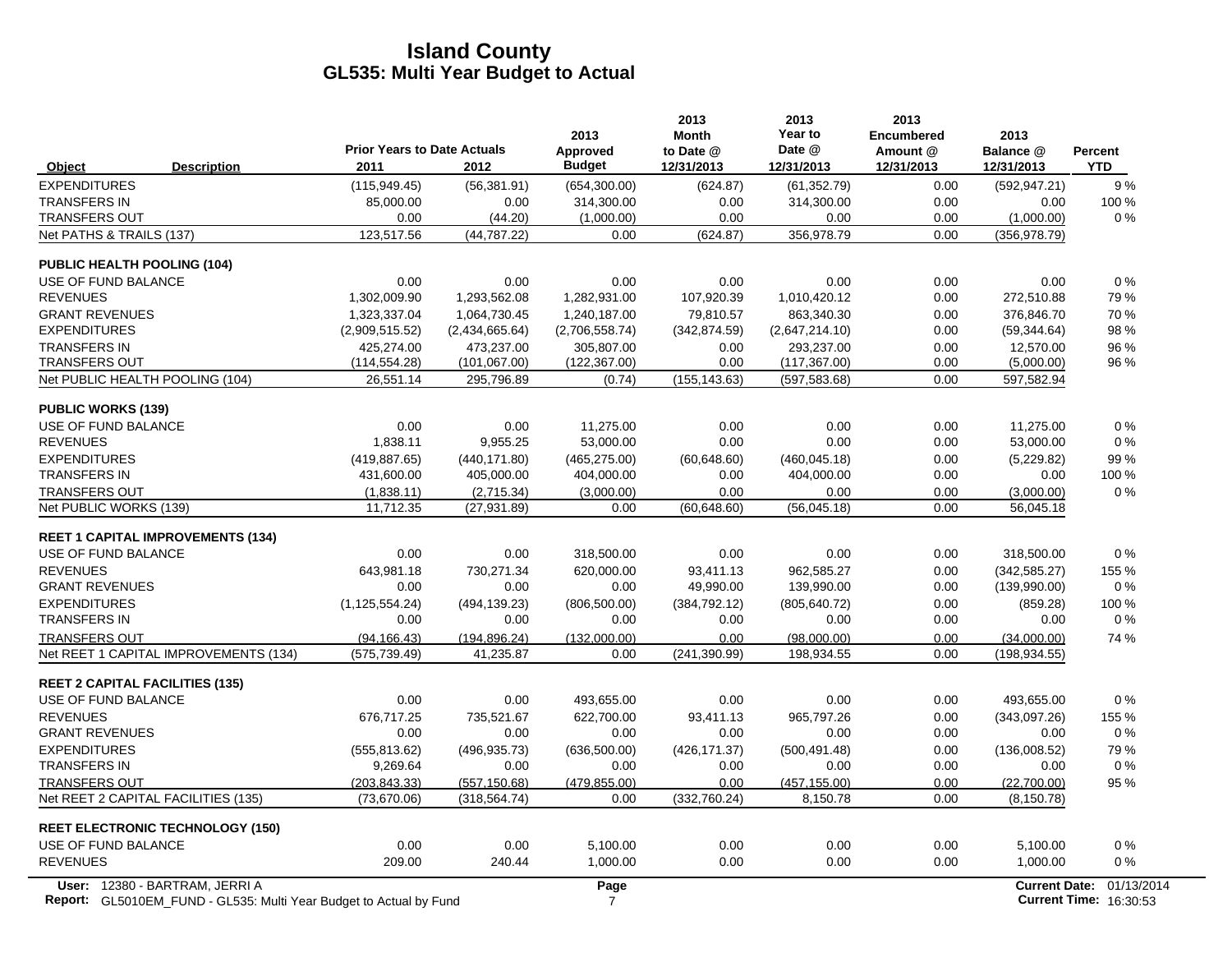|                                                                           | <b>Prior Years to Date Actuals</b> |               | 2013<br>Approved | 2013<br><b>Month</b><br>to Date @ | 2013<br>Year to<br>Date @ | 2013<br><b>Encumbered</b><br>Amount @ | 2013<br>Balance @ | <b>Percent</b>                |
|---------------------------------------------------------------------------|------------------------------------|---------------|------------------|-----------------------------------|---------------------------|---------------------------------------|-------------------|-------------------------------|
| Object<br><b>Description</b>                                              | 2011                               | 2012          | <b>Budget</b>    | 12/31/2013                        | 12/31/2013                | 12/31/2013                            | 12/31/2013        | <b>YTD</b>                    |
| <b>GRANT REVENUES</b>                                                     | 0.00                               | 0.00          | 0.00             | 0.00                              | 0.00                      | 0.00                                  | 0.00              | $0\%$                         |
| <b>EXPENDITURES</b>                                                       | (6,023.04)                         | (6,449.80)    | (5,100.00)       | 0.00                              | (3,735.58)                | 0.00                                  | (1,364.42)        | 73%                           |
| <b>TRANSFERS OUT</b>                                                      | (209.00)                           | (240.44)      | (1,000.00)       | 0.00                              | 0.00                      | 0.00                                  | (1,000.00)        | $0\%$                         |
| Net REET ELECTRONIC TECHNOLOGY (150)                                      | (6,023.04)                         | (6,449.80)    | 0.00             | 0.00                              | (3,735.58)                | 0.00                                  | 3,735.58          |                               |
| <b>RURAL COUNTY SALES TAX (121)</b>                                       |                                    |               |                  |                                   |                           |                                       |                   |                               |
| USE OF FUND BALANCE                                                       | 0.00                               | 0.00          | 1.200.000.00     | 0.00                              | 0.00                      | 0.00                                  | 1.200.000.00      | 0%                            |
| <b>REVENUES</b>                                                           | 683,099.26                         | 1,222,040.11  | 657,000.00       | 57,287.74                         | 706,079.58                | 0.00                                  | (49,079.58)       | 107%                          |
| <b>EXPENDITURES</b>                                                       | (1,780,677.04)                     | (62, 131.00)  | (1,840,000.00)   | 0.00                              | (1,215,534.63)            | 0.00                                  | (624, 465.37)     | 66 %                          |
| <b>TRANSFERS OUT</b>                                                      | (19,986.68)                        | (22, 257.79)  | (17,000.00)      | 0.00                              | 0.00                      | 0.00                                  | (17,000.00)       | $0\%$                         |
| Net RURAL COUNTY SALES TAX (121)                                          | (1, 117, 564.46)                   | 1,137,651.32  | 0.00             | 57,287.74                         | (509, 455.05)             | 0.00                                  | 509,455.05        |                               |
| <b>STORM &amp; SURFACE WATER UTILITY (144)</b>                            |                                    |               |                  |                                   |                           |                                       |                   |                               |
| USE OF FUND BALANCE                                                       | 0.00                               | 0.00          | 5.000.00         | 0.00                              | 0.00                      | 0.00                                  | 5,000.00          | $0\%$                         |
| <b>REVENUES</b>                                                           | 4,579.98                           | 92.38         | 1,000.00         | 1.73                              | 238.11                    | 0.00                                  | 761.89            | 24 %                          |
| <b>EXPENDITURES</b>                                                       | (26, 175.55)                       | (25, 385.24)  | (31, 355.00)     | (26,901.99)                       | (29, 406.65)              | 0.00                                  | (1,948.35)        | 94 %                          |
| <b>TRANSFERS IN</b>                                                       | 25,930.00                          | 27,160.00     | 26,355.00        | 0.00                              | 26,355.00                 | 0.00                                  | 0.00              | 100 %                         |
| <b>TRANSFERS OUT</b>                                                      | 0.00                               | 0.00          | (1,000.00)       | 0.00                              | 0.00                      | 0.00                                  | (1,000.00)        | 0%                            |
| Net STORM & SURFACE WATER UTILITY (144)                                   | 4,334.43                           | 1,867.14      | 0.00             | (26,900.26)                       | (2,813.54)                | 0.00                                  | 2,813.54          |                               |
| TREASURER'S M & O (116)                                                   |                                    |               |                  |                                   |                           |                                       |                   |                               |
| USE OF FUND BALANCE                                                       | 0.00                               | 0.00          | 0.00             | 0.00                              | 0.00                      | 0.00                                  | 0.00              | 0%                            |
| <b>REVENUES</b>                                                           | 68,406.57                          | 201.742.51    | 151,975.00       | 101,247.51                        | 180,660.80                | 0.00                                  | (28,685.80)       | 119 %                         |
| <b>EXPENDITURES</b>                                                       | (77,902.59)                        | (129, 238.64) | (150, 975.00)    | (12, 277.52)                      | (141, 753.42)             | 0.00                                  | (9,221.58)        | 94 %                          |
| <b>TRANSFERS OUT</b>                                                      | (57.09)                            | (248.33)      | (1,000.00)       | 0.00                              | 0.00                      | 0.00                                  | (1,000.00)        | $0\%$                         |
| Net TREASURER'S M & O (116)                                               | (9,553.11)                         | 72,255.54     | 0.00             | 88,969.99                         | 38,907.38                 | 0.00                                  | (38,907.38)       |                               |
| <b>TRIAL COURT IMPROVEMENT (157)</b>                                      |                                    |               |                  |                                   |                           |                                       |                   |                               |
| USE OF FUND BALANCE                                                       | 0.00                               | 0.00          | 6,500.00         | 0.00                              | 0.00                      | 0.00                                  | 6,500.00          | 0%                            |
| <b>REVENUES</b>                                                           | 23.785.43                          | 24,000.73     | 12.500.00        | 13.81                             | 24.168.49                 | 0.00                                  | (11,668.49)       | 193%                          |
| <b>EXPENDITURES</b>                                                       | (2,535.08)                         | 0.00          | (19,000.00)      | 0.00                              | (14, 192.02)              | 0.00                                  | (4,807.98)        | 75 %                          |
| Net TRIAL COURT IMPROVEMENT (157)                                         | 21,250.35                          | 24,000.73     | 0.00             | 13.81                             | 9,976.47                  | 0.00                                  | (9,976.47)        |                               |
| <b>VETERANS ASSISTANCE (107)</b>                                          |                                    |               |                  |                                   |                           |                                       |                   |                               |
| USE OF FUND BALANCE                                                       | 0.00                               | 0.00          | 0.00             | 0.00                              | 0.00                      | 0.00                                  | 0.00              | 0%                            |
| <b>REVENUES</b>                                                           | 738.93                             | 144,479.51    | 116,150.00       | 198.21                            | 141,337.74                | 0.00                                  | (25, 187.74)      | 122 %                         |
| <b>EXPENDITURES</b>                                                       | (72, 531.56)                       | (68,931.61)   | (106, 753.00)    | (10, 365.14)                      | (98, 582.06)              | 0.00                                  | (8, 170.94)       | 92 %                          |
| <b>TRANSFERS OUT</b>                                                      | (1,587.40)                         | (7,952.00)    | (9,397.00)       | 0.00                              | (8,397.00)                | 0.00                                  | (1,000.00)        | 89%                           |
| Net VETERANS ASSISTANCE (107)                                             | (73, 380.03)                       | 67,595.90     | 0.00             | (10, 166.93)                      | 34,358.68                 | 0.00                                  | (34, 358.68)      |                               |
| <b>WATER QUALITY ASSISTANCE (149)</b>                                     |                                    |               |                  |                                   |                           |                                       |                   |                               |
| <b>REVENUES</b>                                                           | 201,906.56                         | 347,494.87    | 286,752.00       | (7,033.88)                        | 92,177.32                 | 0.00                                  | 194,574.68        | 32 %                          |
| <b>GRANT REVENUES</b>                                                     | 82,836.15                          | 121,881.38    | 86,656.00        | 14,805.78                         | 163,297.93                | 0.00                                  | (76, 641.93)      | 188%                          |
| User: 12380 - BARTRAM, JERRI A                                            |                                    |               | Page             |                                   |                           |                                       |                   | Current Date: 01/13/2014      |
| <b>Report:</b> GL5010EM_FUND - GL535: Multi Year Budget to Actual by Fund |                                    |               | 8                |                                   |                           |                                       |                   | <b>Current Time: 16:30:53</b> |

 $\overline{\phantom{a}}$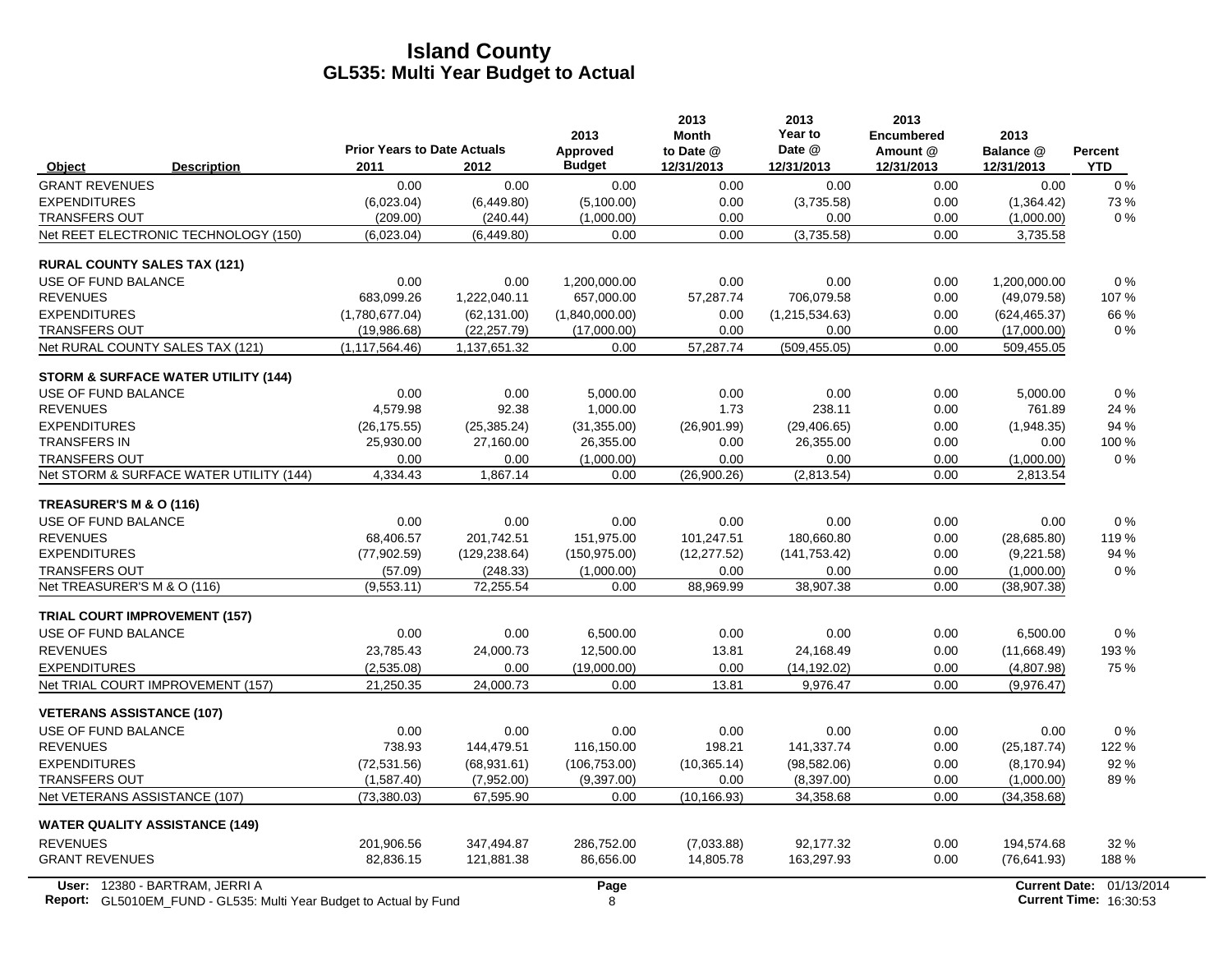|                              |                                    | <b>Prior Years to Date Actuals</b> |               | 2013<br>Approved | 2013<br>Month<br>to Date $@$ | 2013<br>Year to<br>Date @ | 2013<br><b>Encumbered</b><br>Amount @ | 2013<br>Balance @ | Percent |
|------------------------------|------------------------------------|------------------------------------|---------------|------------------|------------------------------|---------------------------|---------------------------------------|-------------------|---------|
| Object                       | <b>Description</b>                 | 2011                               | 2012          | <b>Budget</b>    | 12/31/2013                   | 12/31/2013                | 12/31/2013                            | 12/31/2013        | YTD.    |
| <b>EXPENDITURES</b>          |                                    | (343.546.48)                       | (386, 589.27) | (372, 408.00)    | (45,970.32)                  | (377,690.99)              | 0.00                                  | 5,282.99          | 101 %   |
| TRANSFERS IN                 |                                    | 0.00                               | 0.00          | 0.00             | 0.00                         | 0.00                      | 0.00                                  | 0.00              | $0\%$   |
| <b>TRANSFERS OUT</b>         |                                    | 0.00                               | (1,125.16)    | (1,000.00)       | 0.00                         | 0.00                      | 0.00                                  | (1,000.00)        | $0\%$   |
|                              | Net WATER QUALITY ASSISTANCE (149) | (58, 803.77)                       | 81,661.82     | 0.00             | (38, 198.42)                 | (122, 215.74)             | 0.00                                  | 122,215.74        |         |
| <b>Grand Total All Funds</b> |                                    | (458, 017.84)                      | 4,033,889.75  | (0.74)           | (2,910,903.71)               | 1.218.376.15              | 0.00                                  | (1,218,376.89)    |         |